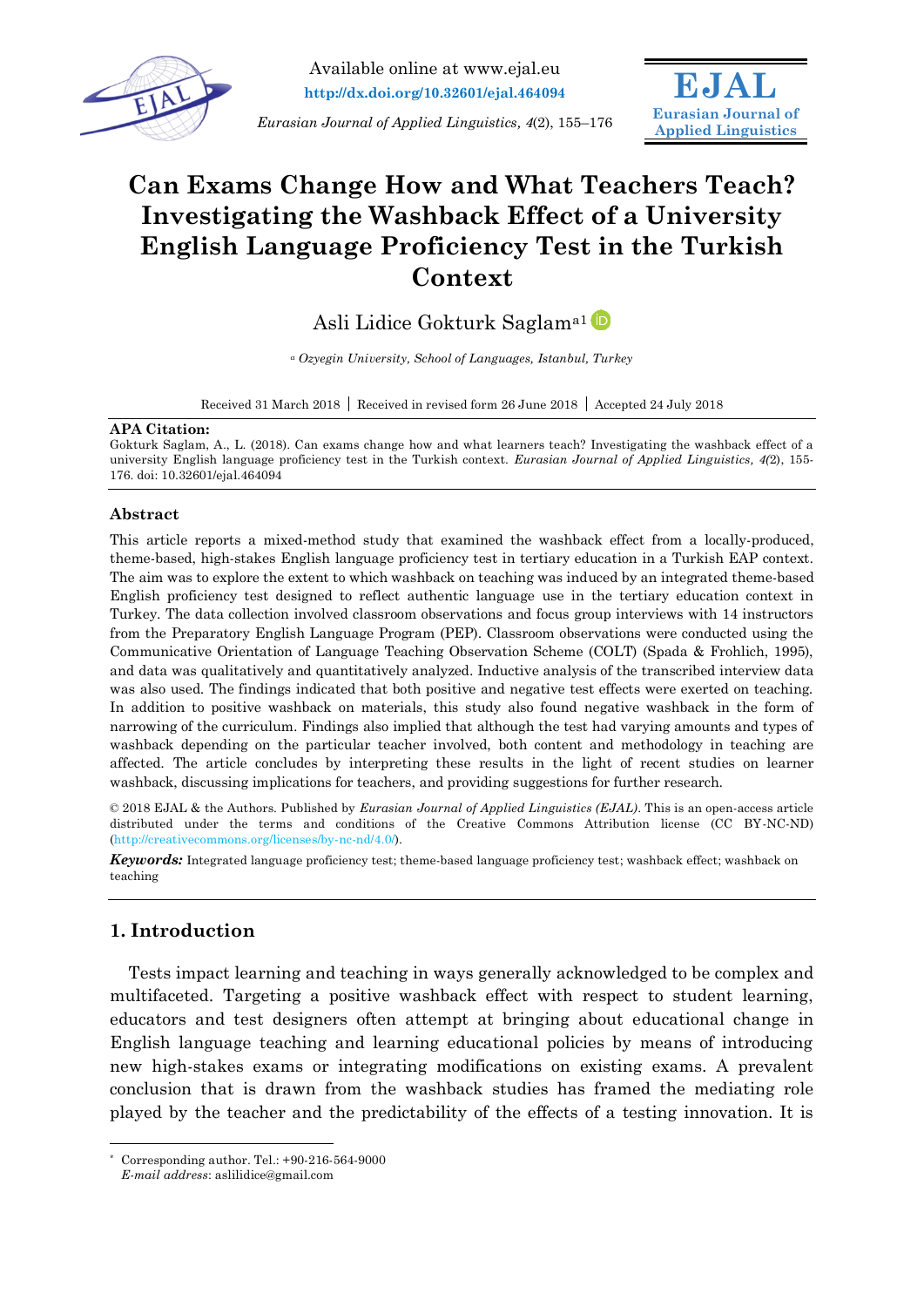often concurred that the crux of using washback to engineer a pedagogic change depended on teacher perception and on the content of teaching (Andrews, Fullilove & Wong, 2002; Wall, 2000).

Turkey is known with its test-oriented education system which exerts strong negative washback on teaching and learning (Akpinar & Cakıldere, 2013; Karabulut, 2007; Ozmen, 2011; Sevimli, 2007). Within this test-dominant context utilizing tests as a lever for change to engineer positive washback in education and examining test effects on teaching gain importance. The research context of this study is a proficiency testing situation at the tertiary level in a Turkish university. The Test of Readiness of Academic English (TRACE) aims at assessing whether language learners have the sufficient ability to use English for academic purposes in an English-medium instruction university. In an attempt to depict real-world communicative acts displaying language proficiency the main premise of TRACE is inclusion of integrated tasks of listening-towriting and reading-to-writing in a proficiency test, since it was assumed that integrated writing assessment tasks can better meet the demands of authentic communication. Academic writing in many academic contexts entails source material being read or listened to (Gebril, 2009; Plakans, 2009; Weigle, 2004). Thus the construct of integrated assessment mirrors academic literacy activities since in many academic contexts, writing requires the integration of reading and listening (Cumming, 2013). Integration of skills also encourages authenticity since research studies confirmed that academic writing tasks in English for Academic Purposes courses and university content courses commonly resort to use of external sources to guide and assist learners in building arguments and developing content (Leki & Carson, 1994, 1997).

In order to align instruction with the test in the research context, teaching materials are organized around a single theme that entails an integrated skills approach and replicating exam tasks. It is often accentuated that when there is a curricular alignment in a language program between what is taught and what is tested washback is apt to be strong (Madaus, 1988; Smith, 1991) for "what is assessed becomes what is valued, which becomes what is taught" (McEwen, 1995 in Cheng & Curtis, 2004, p. 3). Given the unique role of integrated assessment in engineering positive washback, examining test effects on teachers gain utmost importance since they play a significant role in mediating washback.

## **2. Literature review**

## *2.1. Definition of washback*

The terms 'backwash' (used in general education field) and 'washback' (more commonly used in applied linguistics, language education, and language testing) have been used to refer to the effect of testing on teaching and learning (Hughes, 1989). Washback has also been formulated as the influence of tests which lead "teachers and learners to do things they would not necessarily otherwise do" (Alderson & Wall, 1993, p.17). Washback is conceptualized as being either negative (harmful) or positive (beneficial). A test may exert negative washback when a test's content or format is based on a narrow definition of language ability, and consequently cause constraints in the teaching and learning context. Positive washback occurs when a testing procedure brings about good teaching practice (Taylor, 2005).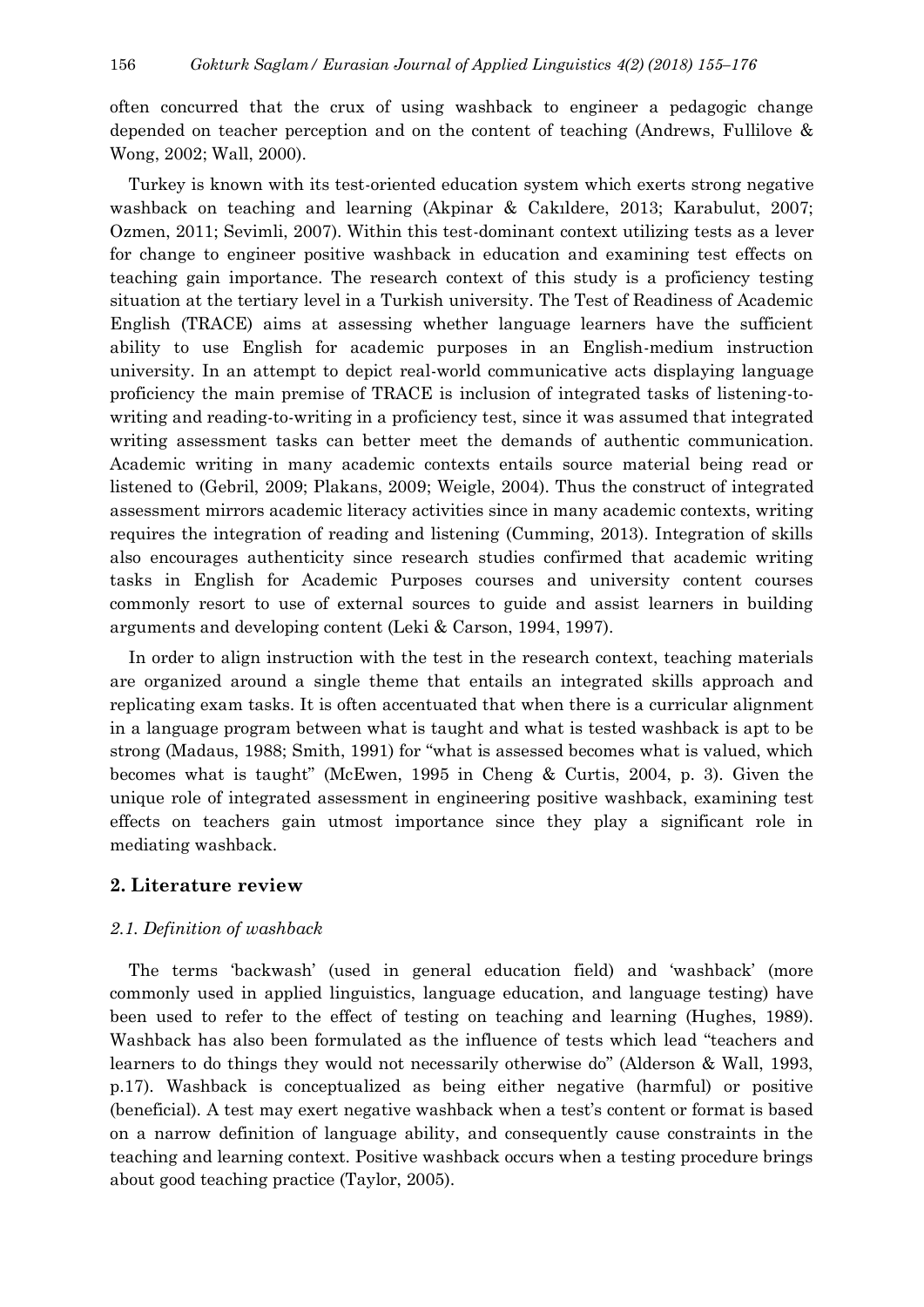Hughes's washback trichotomy model (1994) categorizes test effects in three areas: participants, process, and product. First, participants refer to stakeholders such as students, teachers, administrators, materials writers, and publishers, whose perceptions related to the teaching and learning process may be influenced by examinations. Second, process refers to endeavours in teaching and learning such as materials development, syllabus design, modifications in instruction and methodology, and use of learning and/or test taking strategies. Finally, product encompasses learners' intake, skills, and quality of learning (Bailey 1996, p. 262). Tests have a number of effects: they influence participants (the teachers, learners, and materials writers involved in test preparation, and the perceptions and attitudes they bring to the task), and they trigger modification of their processes (teaching and learning behaviours). Consequently, these impact learning outcomes (Green, 2007a, p.78).

#### *2.2. Washback on teaching*

A number of researchers (e.g., Cheng, 2004, 2005; Green, 2007b; Wall & Alderson, 1993; Wall, 2005) proposed that while "what" teachers teach (content) is affected by test washback, there are no changes on "how" teachers teach (methodology). Wall and Alderson (1993) studied the impact of a new English examination in Sri Lanka which was, as a curricular innovation towards more learner centered instructional approaches, expected to bring about positive washback effect on language teaching. Researchers concluded that although the test had washback effect on the content of teaching, no evidence was found for any influence of the test on how teachers taught. In a follow up study Wall (2005) discovered that teachers focused on the tested skills involving reading and writing on the New O level English examination in Sri Lanka. As a result, an uneven instruction in skills was particularly eminent during the examination preparation period. In contrast to the student-centered approach that the examination was expected to induce, teacher-centered approach was generally employed. In a similar vein, Cheng (2005) disclosed that the new Hong King Certificate of Education Exam in English encouraged teachers to prioritize speaking and integrated skills aspects of the course. However, despite the inclusion of learner centered communicative activities, Teacher Talking Time (TTT) still remained a substantial part of classroom teaching. Furthermore, after an analysis of teacher perceptions collected through a survey and focus group interviews, Chen (2002) construes that the influence of public examinations on teachers' curricular planning and instruction as 'superficial' and indicated that the washback may influence content but not methodology. It is often asserted that washback research should "relate teachers' attitudes to an understanding of exams to observations of classrooms in order to understand why teachers teach the way they do, and why tests might not have the impact that is frequently asserted" (Wall & Alderson, 1993, p.41). Therefore, the main objective of the current study is to explore teachers' perceptions towards the test and explore how test effect is manifested in instruction.

On the other hand, a number of researchers (e.g. Alderson & Hamp-Lyons, 1996; Shohamy, 1993; Watanabe, 1996) confirmed tests affect not only 'what' but also 'how' teachers teach. Stecher, Chun and Barron (2004) examined the effects of assessmentdriven reform endeavours on the teaching of writing in 70 Washington elementary and middle schools, surveying 277 teachers and analysing test scores as well as classroom practices. The researchers found that education reform to be brought through exams and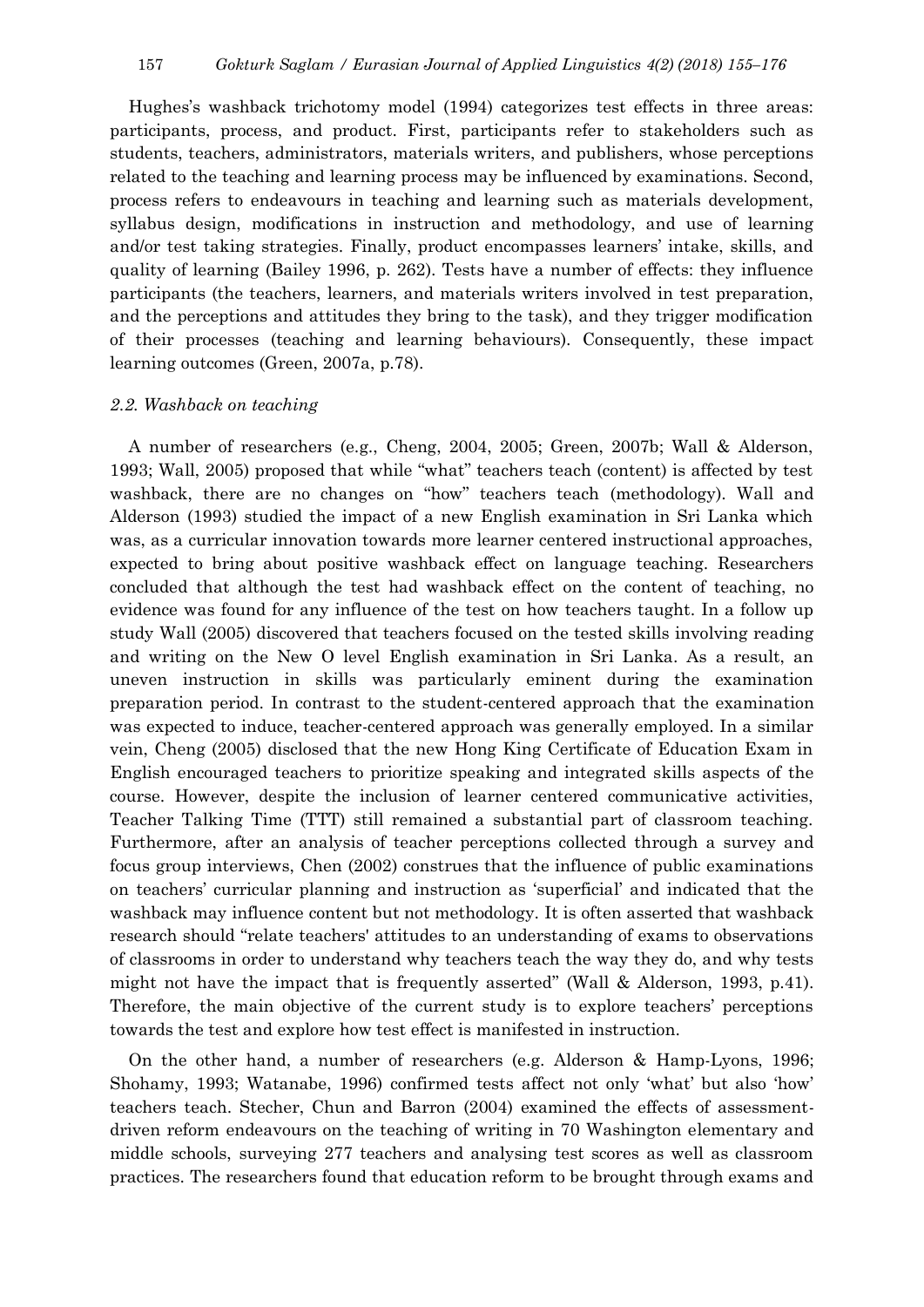engineering positive washback in Washington affected not only the content, but the teaching methodology.

Some studies also noted that tests exerted effects and changed the methodology of the teachers in varying degrees. Lam's (1994, p.91) findings revealed that more experienced teachers were significantly more "examination-oriented" in comparison to the less experienced. Similarly, research by Shohamy (1993) and Shohamy, Donisa-Schmidt, and Ferman (1996) revealed differences between experienced and novice teachers, arguing that while experienced teachers taught towards the test, prioritising materials to be included on the test; novice teachers focused on a wider repertoire of oral language activities. These findings support prior research which reported that washback generates a narrowing of curriculum, pointing out an overall negative washback effect of the English language tests on materials and narrowing of the curriculum to testable skills (e.g. Alderson & Wall, 1993; Li, 1990; Read & Hayes, 2004).

## *2.3. Teacher's role in washback*

While a number of research studies have reported contradictory findings regarding washback effect upon what (content) and how (methodology), researchers concluded that most teachers had the inclination to 'teach to the test' to increase success rates in test, although individual teachers may be affected by the tests to different degrees, and it seems that the washback may variously affect content, methodology, or both. (Cheng, 2004; Ferman, 2004; Gu, 2007; Shohamy et al., 1996; Wall, 2005).

Although scholars could not reach an agreement as to the areas of teaching that washback affects, it is commonly acknowledged that teachers play an essential role in determining the extent to which washback operates, the areas it should operate in, and how it operates (Spratt, 2005). Chen (2002) elucidated a variety of factors which affect teachers' perceptions of the impact of public exams on their teaching. These factors are classified into teacher and context characteristics. The former involves teaching experience, education, in-service training education, perceived professionalism in teaching, perceived importance of the exam, gender and perceived awareness of the exam. Context characteristics include school type, school location, the age of students, students' perceived learning attitudes, perceived attention from external forces, and class size). Similarly, some studies have indicated that the washback effect of new tests, which were intended to be a lever for educational change, exerted varying effects on teaching based on the attitude of individual teachers (Alderson & Hamp-Lyons, 1996; Burrows, 2004; Watanabe, 1996).

#### *2.4. Research methods in washback studies*

Due to variety of mediating factors and the intricate nature of the phenomenon, researchers stress the need for a range of data collection methods to explore washback in context (e.g. Burrows, 2004; Cheng, 2001; Cheng, 2004; Watanabe 2004). For instance, Scott (2007) suggests that interviews can be beneficial for exploring the perceptions of different stakeholders, and capturing rich, multi-layered accounts to provide in-depth insights into attitudes, and provide descriptions of reported practices. However, it is also commonly noted that participant perceptions may not always correspond to actual teaching and learning practices. Therefore, classroom observations have been suggested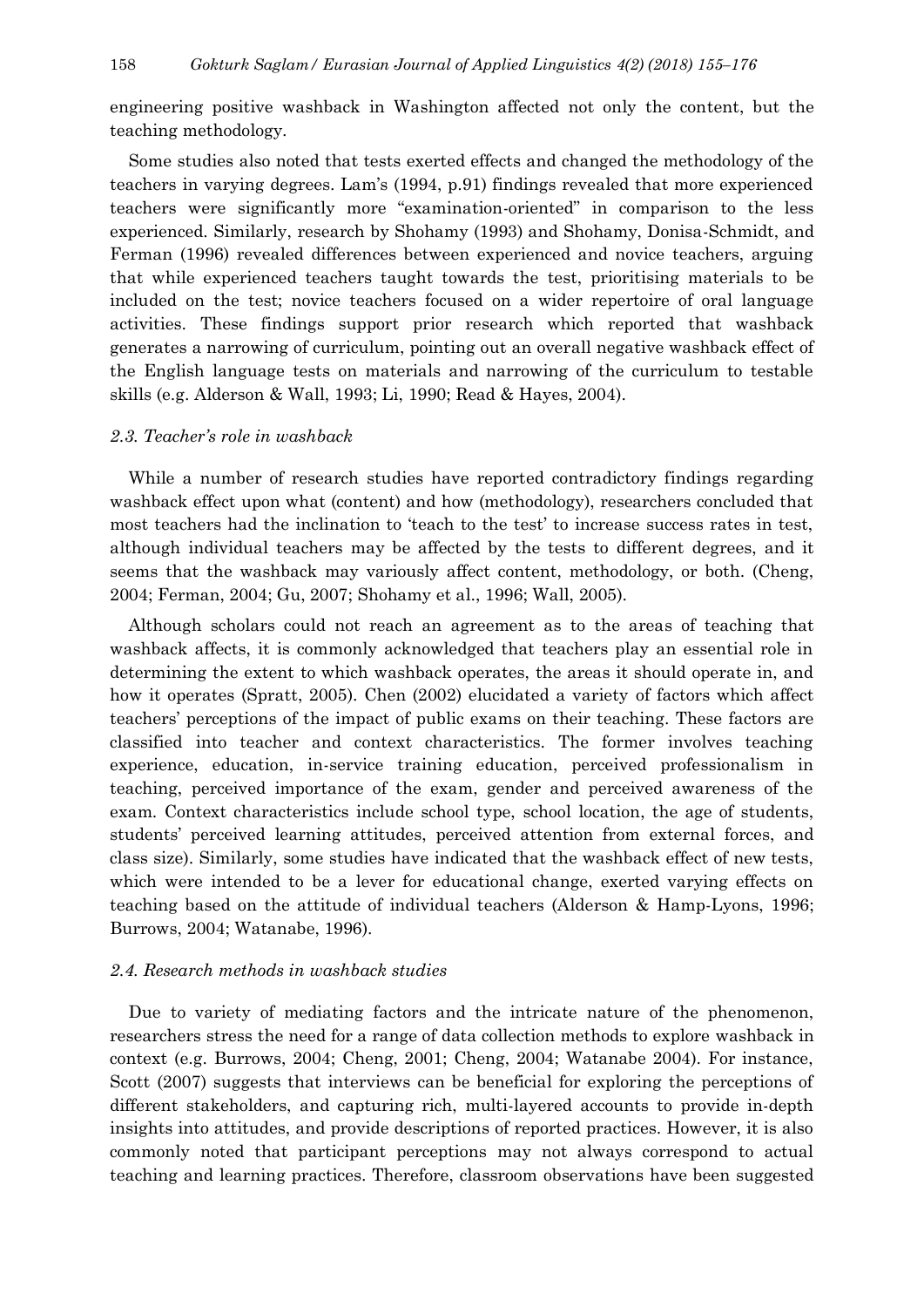as a means of probing complex interrelationships between variables and processes (Alderson & Wall 1993; Hughes, 1994), and have become a frequently used instrument in empirical washback studies (e.g. Alderson & Hamp-Lyons, 1996; Cheng, 1996; Huang, 2009; Qi, 2005; Tsagari, 2007; Watanabe, 1996). Direct observation allows researchers a more accurate view of instruction by providing them with the opportunity of collecting live data (Cohen et al., 2000 in Huang, 2009, p. 97). Watanabe noted that the type of observation instrument varies according to need, based on the contextual factors, the examination under inquiry, and the purpose of the research. In many cases, researchers had to devise a suitable observation tool (Cheng, 2004; Ferman, 2004; Saville & Hawkey, 2004; Stecher, Chun, & Barron, 2004; Qi, 2004) or modify an existing one. Communicative Orientation of Language Teaching Observation Scheme, COLT, (Spada & Frohlich, 1995) is a widely used and modelled observation tool among washback researchers (i.e. Burrows, 2004; Hayes & Read, 2004; Huang, 2009). COLT has been used to examine the extent to which different language classrooms display the features of the communicative approach to language teaching since it was constructed with the aim of differentiating communicative language teaching from the more teacher-centered and form-focused teaching (Huang, 2009).

The limited research based regarding washback on teaching in the local context and theoretical controversy as to how exams affect teaching in ELT literature prompt this study to examine the following research question: Is there a potential washback effect of the TRACE exam on teaching with respect to methods, materials, and tasks?

## **3. Method**

Washback research indicates the necessity of mixed-method approach to explore complex washback phenomenon. As Creswell and Plano Clark (2006) advocate combining qualitative and quantitative approaches into mixed methods is used when a single approach does not provide a full picture. In this way, the mixed approach allows results of different phases of study to compensate for one another and enrich findings. Using both qualitative and quantitative research methodology, the present research investigates the research question in order to fill a gap in the literature regarding the washback effect of integrated assessment on teaching.

## *3.1. Research context and participants*

This study was conducted at the Preparatory English Language Program (PEP) at an English medium foundation university in Istanbul, Turkey. The aim of the PEP is to improve students' general English ability and academic skills to meet the language requirements of their major fields of study. There are five levels within PEP which are aligned with the Common European Language Framework, namely elementary (A1), pre-intermediate (A2), intermediate (B1), upper-intermediate (B2) and advanced level (B2+). Learners are placed into intensive general English courses (elementary, preintermediate, and intermediate levels) based on the scores of the placement test. Others take the TRACE which is an institutionalised English language proficiency which determines whether the test-taker's skills and language level are sufficient for academic coursework. Thus, those who score at or above the cut off score of 65 out of 100 on TRACE are allowed to take their mainstream courses in their departments. Students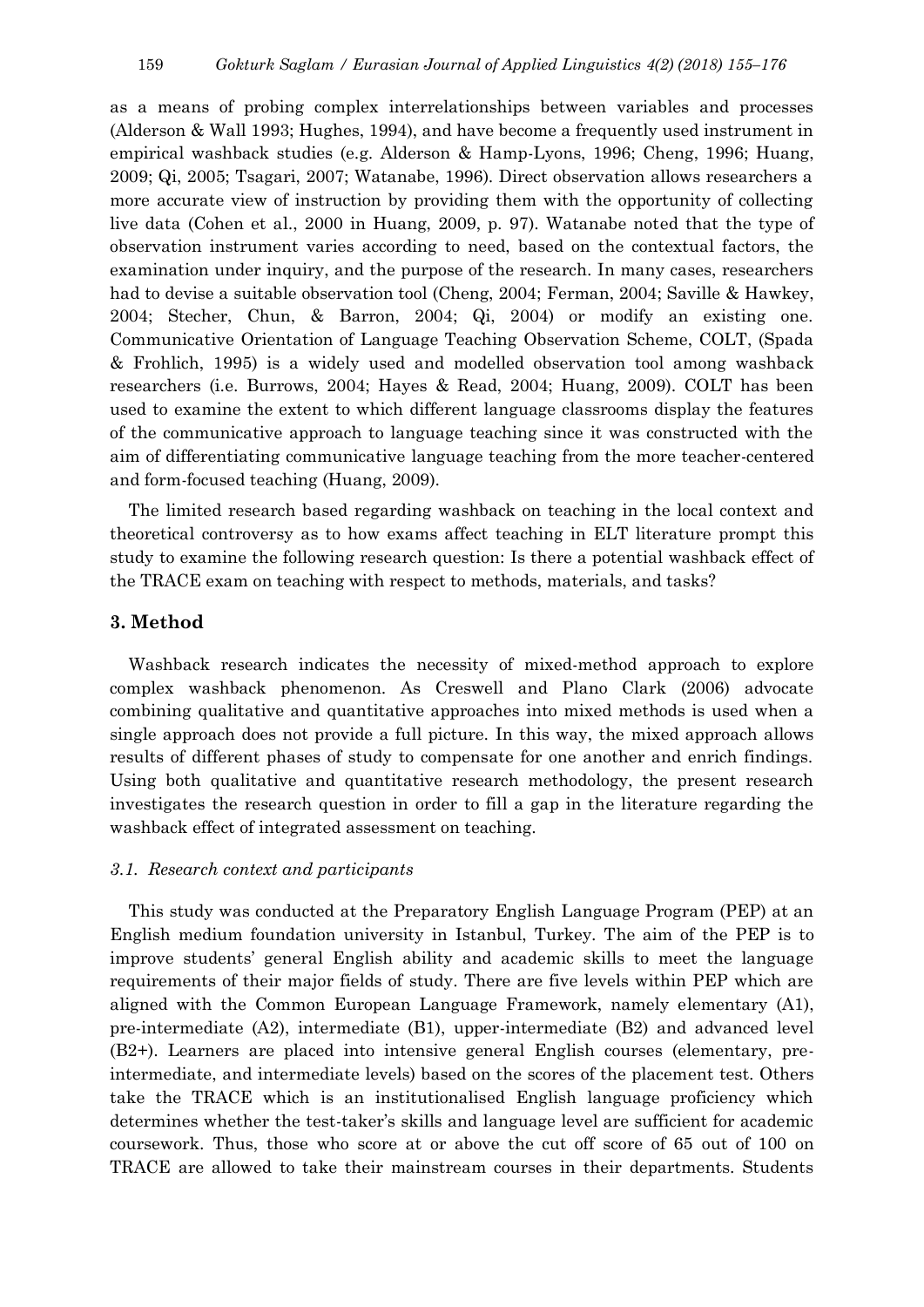with scores between 50 and 65 are required to take advanced level course and scores lowers than 50 are directed to upper-intermediate course in the PEP.

TRACE entails four sections; introduction, reading, listening, and writing. All sections focus on one general topic such as psychology, sociology, environment, or business. In the introduction section, test-takers are given visuals regarding the topic of the exam and brainstorming worksheets to take notes. Then, they are provided with four reading texts with multiple choice comprehension questions. In the third section, test-takers listen to a lecture and take notes. The final section entails discursive essay writing using a variety of sources (ideas from readings, lecture notes of the listening, and notes from introduction section). Pictures and visuals in the introduction, reading passages and listening texts provide a substantial context for the test-takers. Having taken into account the real life academic needs of university students and the belief that the student needs to use the language to communicate actively and effectively, test developers integrated three language skills (reading, listening, and writing) in TRACE exam so as to reflect the authentic context. Replicating common assignment in academic coursework and test content, instruction in the PEP emphasizes an integrated skills approach in order to bring about positive washback upon teaching and learning. Consequently, the limited research base in the washback effect of theme-based integrated assessment prompted the present study to explore the test effects on teaching.

Participants included non-native and native language teachers employed full-time at the PEP. In order to improve students' general English ability and prepare them in terms of the academic skills needed to meet the requirements of their fields, these language instructors are assigned to teach 20 contact hours per week in classes of 15-18 students, each class hour lasting 50-minutes. Additionally, instructors are required to conduct 4 office hours for tutorials and focused feedback. Participants taught at upperintermediate and advanced level English language courses in the PEP and each course lasted for 7 weeks. In both courses teachers made use of a variety of teaching materials including (1) commercialized books which focused on integrated skills (2) in-house prepared supplementary materials that were closely aligned with the requirements of the exam regarding content, text types, task types and format and (3) online materials with exam type tasks and questions given to the students through course management system as remedial work. There were 15 teachers teaching these levels in the PEP and all of them participated in the classroom observations. 14 took part in one-to-one interviews. They had varying teaching experience, ranging from two to more than twenty-five years, and Master's Degree in English Language Teaching (ELT).

| Gender | Major | <b>TTP</b><br>Years of experience<br>Highest |               | (Non)Native |
|--------|-------|----------------------------------------------|---------------|-------------|
|        |       |                                              | Qualification |             |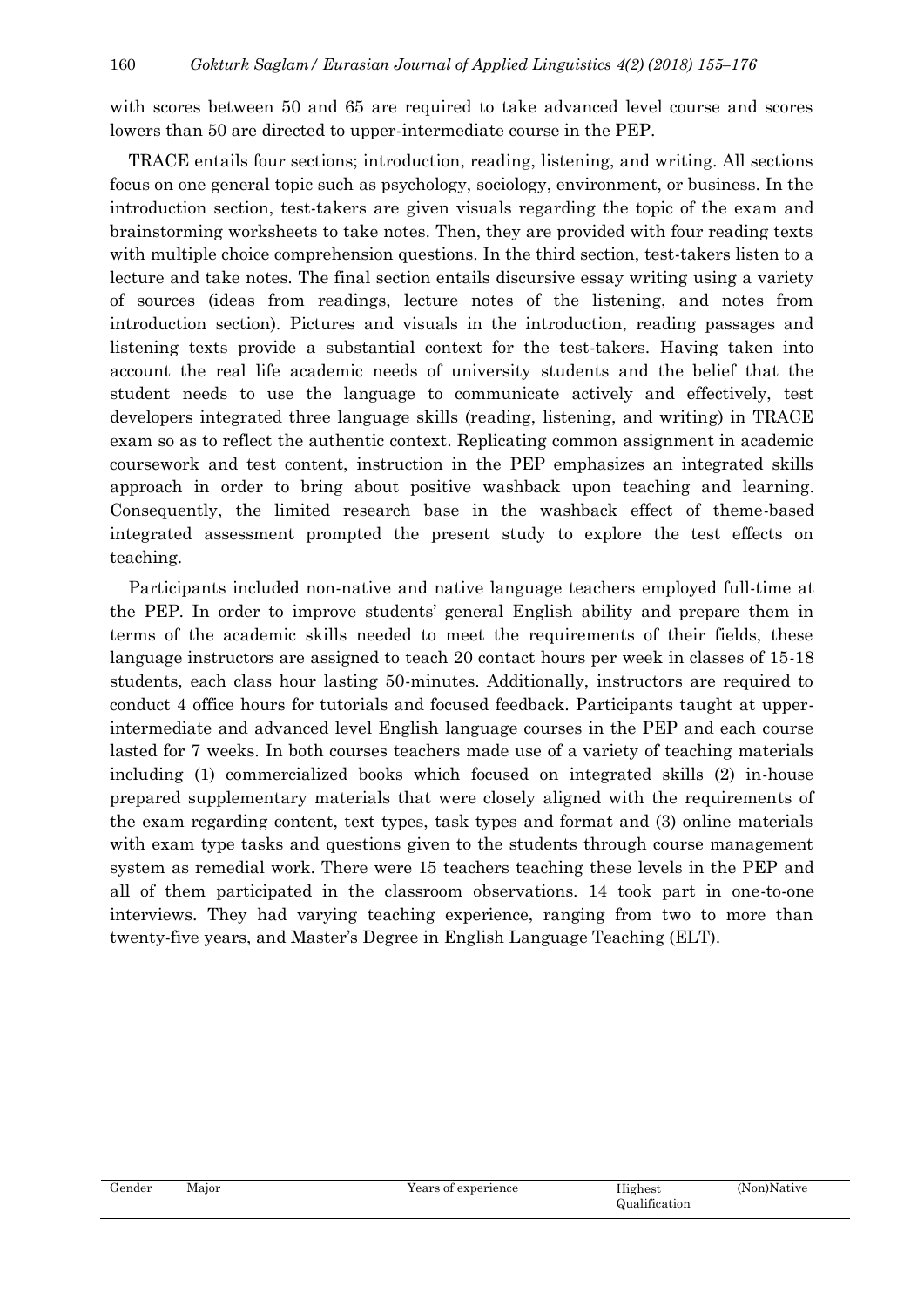| 161 | Gokturk Saglam / Eurasian Journal of Applied Linguistics 4(2) (2018) 155–176 |  |  |  |  |  |  |  |  |
|-----|------------------------------------------------------------------------------|--|--|--|--|--|--|--|--|
|-----|------------------------------------------------------------------------------|--|--|--|--|--|--|--|--|

| М | F | B.A                      | M.A          | 1-5    | $6 - 10$ | $11 - 15$ | $16+$ | M.A 14 | NNSE | N |
|---|---|--------------------------|--------------|--------|----------|-----------|-------|--------|------|---|
| 6 | 9 | Literature 4             | EFL 4        | $^{2}$ | 4        | 8         |       | PhD: 1 | 13   | 2 |
|   |   | EFL 8                    | Education 2  |        |          |           |       |        |      |   |
|   |   | Applied<br>Linguistics 2 | Literature 1 |        |          |           |       |        |      |   |
|   |   | Education 1              |              |        |          |           |       |        |      |   |
|   |   |                          |              |        |          |           |       |        |      |   |

Table 1. Background information about language teachers who participated in observations

## *3.2. Data collection instruments*

#### *3.2.1. Interviews*

One-on-one interviews were carried out with the participants teaching Upper-Intermediate Level  $(n=7)$  and Advanced Level  $(n=7)$  in the PEP. Interview questions mainly focused on teachers' perceptions regarding TRACE washback in relation to process (teaching materials and classroom activities) and product (how much learning happened). Questions aimed to examine teacher perceptions into the amount of learning in terms of reading, listening and writing, and reveal teachers' attitudes towards materials and tasks. Also, interviews aimed at surveying opinions regarding the correspondence between PEP objectives and the effect of TRACE on teaching and learning. Interviews were in English and lasted between 25-38 minutes.

#### *3.2.2. Classroom observation*

Washback researchers suggest conducting classroom observations as a means of data collection to investigate the webs of interrelationships between variables and processes (Alderson & Wall 1993; Hughes, 1994) for triangulation purposes. Thus, classroom observations were conducted in order to validate the teachers' self-reported data. In other words, observations were predicated on the underlying hypothesis that the respondents' statements about their teaching practices and the students' learning would be observable. Classroom observations were conducted through Communicative Orientation of Language Teaching Observation Scheme, COLT, (Spada & Frohlich, 1995). The class observation tool in this study was modelled after COLT Part A, in which "the observer makes a detailed note in real time on the activities and episodes that occur during the lesson, including the time taken for each one" (Hayes & Read, 2004, p.102). Qualitative input and a pilot observation were the preliminary steps in the development of the observation note-taking and analysis tool. Qualitative input consisted of theoretical resources from related research studies (Burrows, 2004; Hayes & Read, 2004; Huang, 2010) in which data was gathered through observations, as well as an interview with a colleague who had trialed the observation analysis form with a videotaped lesson. Similarly, the observation instrument and interview questions were shaped by feedback from a pilot session and suggestions resulting from piloting procedures.

The observation instrument consisted of six categories; time allotment, teaching materials, skill focus, activity, student work mode, and comments. Under 'activity', classroom activities and time allocation were noted. The 'activity' category was openended, excluding any pre-determined descriptors. The 'teaching materials' category pertains to commercial course books, supplementary materials, self-edited materials, internet materials, and others. The 'skill focus' category consisted of listening, speaking, reading, writing, integrated, vocabulary, and grammar. Finally, 'student work mode' was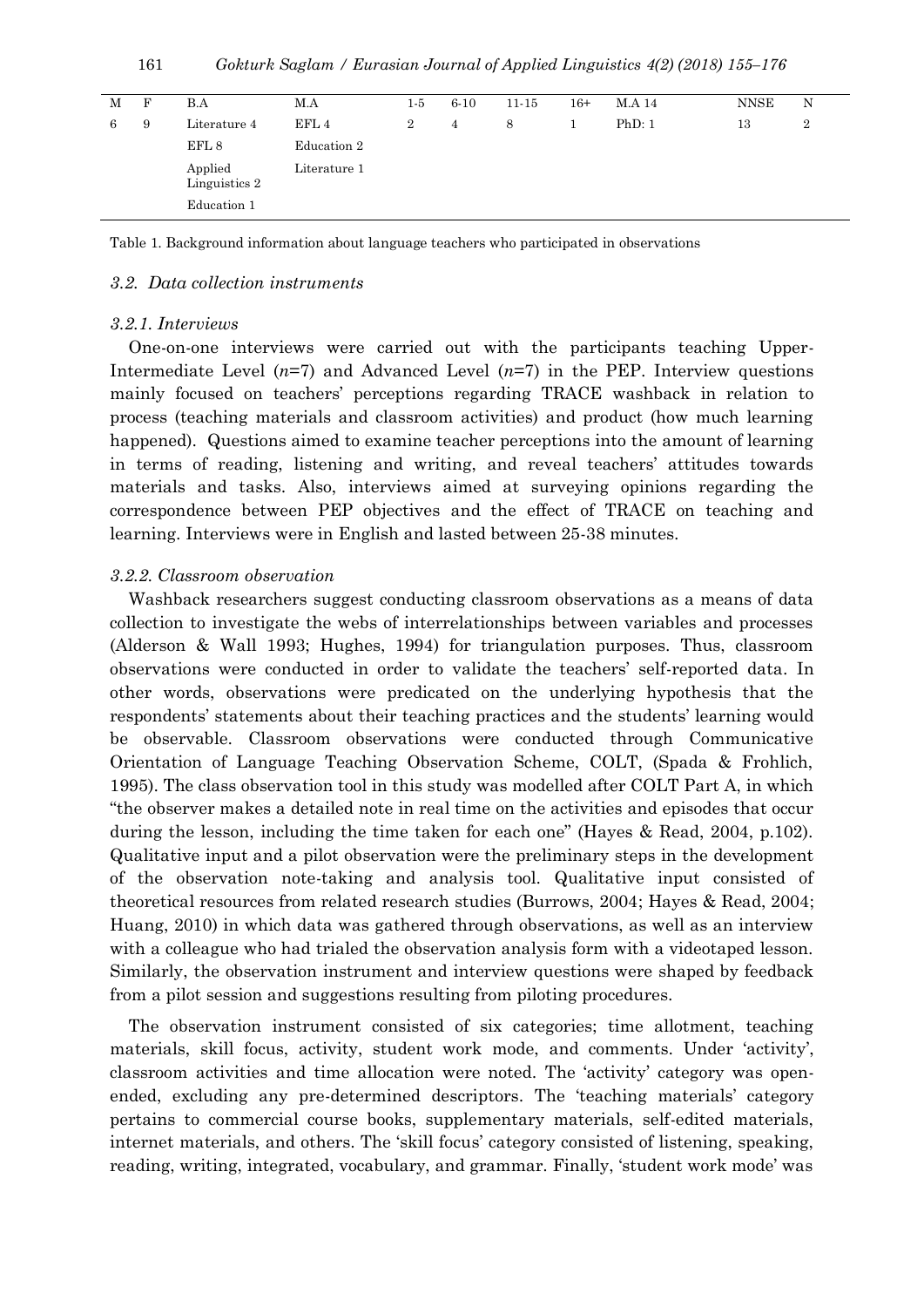described in terms of individual, pair, group, and choral. Classes consisted of 13-17 students. The duration of each activity was calculated as a percentage of total class time in minutes. One 50-minutes lesson was observed for 15 language instructors teaching at upper- intermediate  $(n=9)$  and advanced levels  $(n=6)$  in PEP; a total of 800 minutes, or13.3 hours.

Before the observations, brief meetings were conducted to obtain information regarding teachers' educational background and work experience. All classroom observations were video recorded, and data gathered from recordings and field notes were analyzed through quantitative and qualitative methods. COLT is used to examine the extent to which language classrooms display the features of the communicative approach, in line with its aim of differentiating communicative language teaching from more teacher-centered and form-focused teaching (Huang, 2009, p. 98). Upon completion of each observation, post-observation meetings were held to discuss the rationale behind the teaching activities employed, as a measure of confirmation.

#### *3.3. Data analysis*

The data gathered via semi-structured interviews were analysed using Bogdan and Biklen's (1998) framework. Transcriptions were e-mailed to instructors to check whether any details had been lost during the transcription process. Then, as a result of intensive and repeated reading, conceptual themes pointed out by the recurring words and ideas were identified. The emerging conceptual categories leading to the major themes, were classified under specific headings according to their relevance to the research question. Additionally, the results were quantified where possible to get a preliminary overview of data. Finally, the researcher used the data to produce detailed explanations addressing the research question.

Qualitative and quantitative analysis of the classroom observations was conducted following a two-step process. First of all, data was retrieved from the coding scheme in the observation instrument used in real-time observation. The data gathered provided a general description of the lessons, and served as a background for further analysis of the video-taped lessons. In the second step, the researcher watched the videos and specified the recorded length of time allocated to each teaching activity, and identified the number of minutes allotted to teacher and student talk. The focus was on what and how teachers taught, by analyzing elements of classroom activity. The unit of analysis was the particular classroom activity, since these represent the teacher's methodology and content. Elements of classroom communication shed light on the methodology employed in the classroom (the 'how'), and classroom activities, on content of instruction (the 'what'). When examining classroom activity quantitatively, the focus was on frequency of the language skills or knowledge focus of the activity, the student work mode during the activity and the time allocated to teacher and student talk. English medium teaching and learning is expected as an institutional policy; therefore, occasional student talk in Turkish was ignored. In qualitative terms, field notes were analyzed to identify differences among the 'what' and 'how' of different teachers.

## **4. Findings and discussion**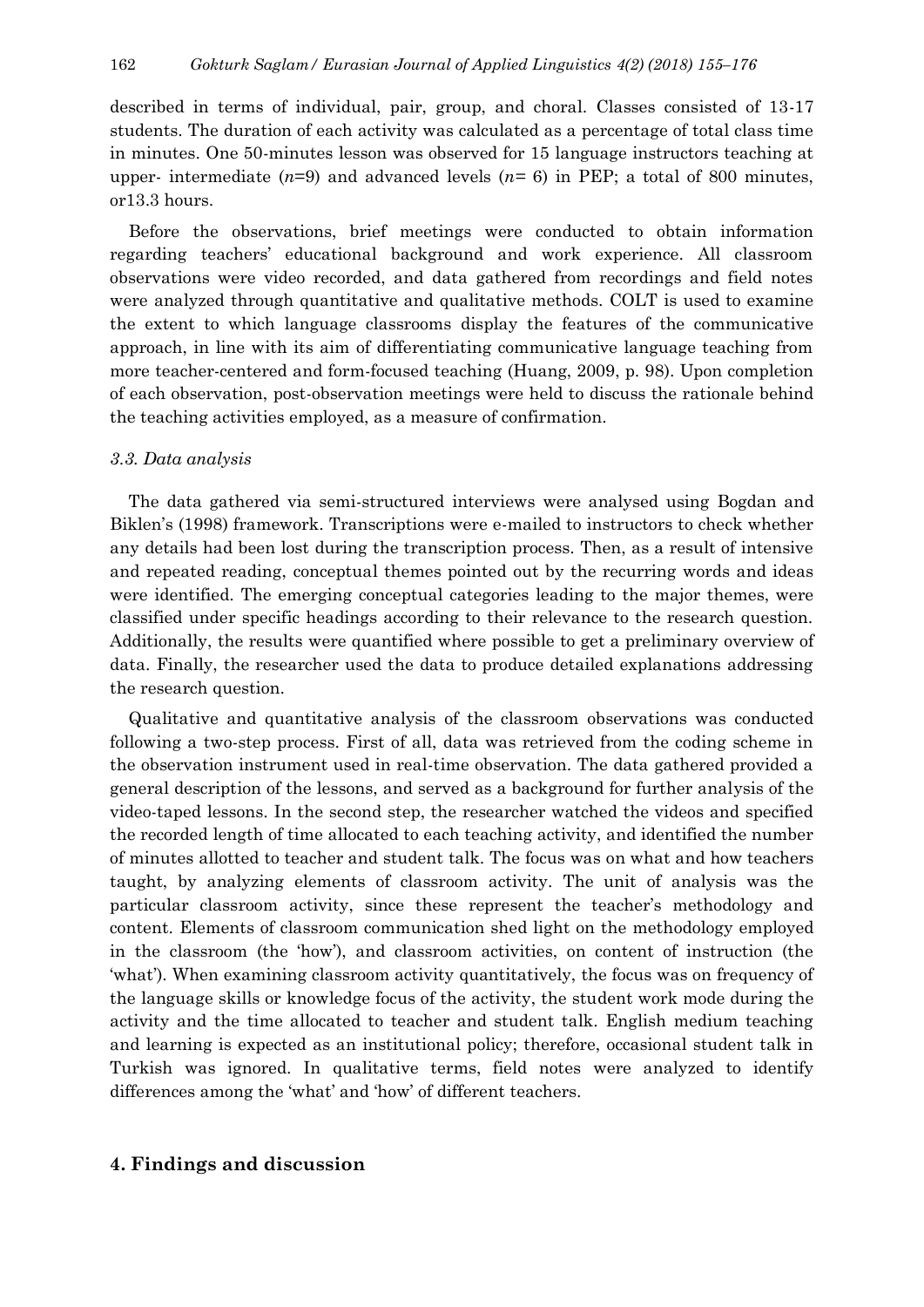#### *4.1. Interviews*

Findings revealed that teachers employed a variety of class tasks and activities. Teachers indicated that their repertoire involved a very wide variety of activities ranging from technology-integrated tasks (i.e. using Padlet; online posters to recycle vocab, summarizing content of units, and synthesize information across texts), preparing presentations, essay writing, listening to web-based lectures and note-taking to exam practice. Although these reported activities displayed a great variety of methodological approaches a few teachers focused on integrating skills deliberately or employing activities that fostered synthesizing information from reading and listening into writing if these tasks were not already enclosed in their materials.

In addition, when asked whether their selection of activities and tasks was influenced by TRACE, teachers provided a positive response. The majority (64%) stated that TRACE affected their selection of tasks, and a further 29%, agreed to a certain extent. Only one (7%) stated that TRACE had no effect on selection of tasks. Most (64%) responded that helping students perform better in TRACE was their aim in all tasks. All teachers in the advanced level indicated that exam practice in the form of previous TRACE exams and timed reading, listening, and writings were believed to result in boosting scores. Furthermore, majority indicated that they believed classroom activities would improve students' scores because teaching was geared towards the exam. One participant stated:

*I think the writing sessions can be given as an example. Because in the writing part, you know, they write an essay related to the topic they read in reading and listening. So, in our lessons they write an essay related to the topics that we covered in the lesson. Again in listening they took notes and then answered the questions, lectures. Towards the end of the course, I* give the supplementary readings to students as a test. *I tell them to imagine they are in the exam.*

Additionally, activities that were assumed to be beneficial were strategy training on answering specific exam questions (such as cross textual reading), and using the published exam preparation booklets from other tertiary level institutions which had similar exam tasks.

In response to a set of questions which aimed at surveying correspondence between teaching, learning and success on TRACE, teachers concurred that the content of the course and TRACE were similar; both the exam and the course content were themebased, involved discourse synthesis and had identical objectives that are tested in the exam. It was pointed out that even the question types used in course materials and those in the exam were the same.

However, when teachers were asked what changes they would initiate in their teaching if there were no requirement to take TRACE at the end of the year, nearly all suggested that they would use more creative and communicative activities, and more allocation of time to speaking tasks. It can be inferred that these responses may indicate a potential negative washback of TRACE, which was characterized as narrowing the curriculum purely to tested skills. Another frequently mentioned potential change included focusing on tasks such as creative writing, role-plays, and drama activities,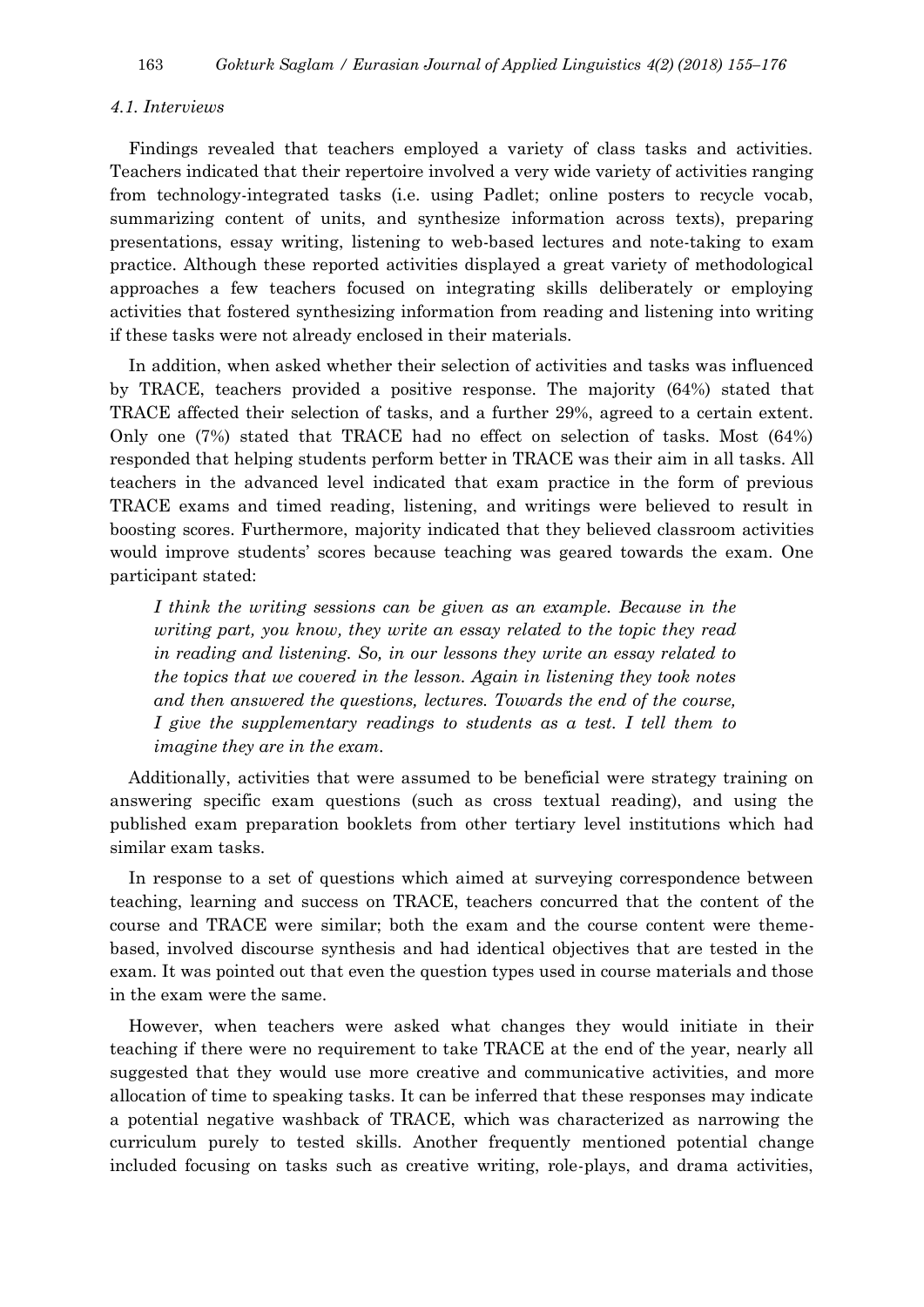which would foster students' creativity. Many teachers stated that if it weren't for the exam, they would abandon multiple choice questions and ask more open-ended questions in order to engage students in more critical thinking, responding to texts, and interacting with the texts as a reader. Similarly, it was suggested that there would be more tasks which require students to link concepts to their own experiences, as well as extensive reading and summary writing. Furthermore, some teachers stated that they would shift the focus on vocabulary away from academic wordlists, and spend time on more productive activities. Many stated that they would make use of more communicative, productive student centred activities, taking into account student preferences. In other words, students would be provided with more involvement in decisions on tasks. It was also claimed that there would be more variety in terms of tasks, and materials would be related to daily life, and to students' academic departments, and "not just [to] this test". All respondents conceded that they utilized exam oriented teaching methodology, such as practice exams and exam strategy training.

In an attempt to unveil attitudes to teaching materials used in class, respondents were asked whether the course materials contributed to their students' learning English. An overwhelming majority (79%) voiced negative perceptions about contribution of the course books used at both levels to learning, stating that the course books were not effective in improving students' English. A wide array of reasons was put forth, ranging from the inclusion of unfamiliar, uninteresting, conceptually difficult topics, texts that are challenging for the students' level, and short listening texts in comparison to the ones used in the test, to a lack of variety in reading texts and explicit skills training. However, the most commonly stated reason was that commercial course books were not closely aligned with the test content. Many teachers expressed their dissatisfaction for not being able to exploit some tasks in the books, such as responding to open-ended questions, because they were not perceived by the students as replicating exam-type tasks and questions. One of the teachers suggested: "We don't use most of the book, and the reading and listening texts that are most commonly used from the books are supplemented it with multiple choice questions". It was claimed that the mismatch between the course book tasks, exercises and questions types, and those of the TRACE increased teacher load, by requiring them to develop materials that replicate exam type tasks and questions. Respondents often regarded writing and speaking exercises of the course book as 'irrelevant' to content of the exam, which indicated negative washback in the form of a narrow focus on curriculum. On the other hand, with respect to in-house produced supplementary materials, all respondents expressed positive attitude. One teacher claimed that the reason for this positive attitude was that supplementary materials had "face value".

*It looks like something which they would come across in the exam. It also has the same, similar length to the listening or reading they come across in the exam. Therefore, it provides a high motivational value to the students and I find that they're more receptive to supplementary materials. Whereas in our book the texts are generally short, and listenings are generally shorter and they are of a high level.*

Teachers often stated that their supplementary materials for each level were tailor-made made for students' exam-oriented expectations, their needs and the course objectives. It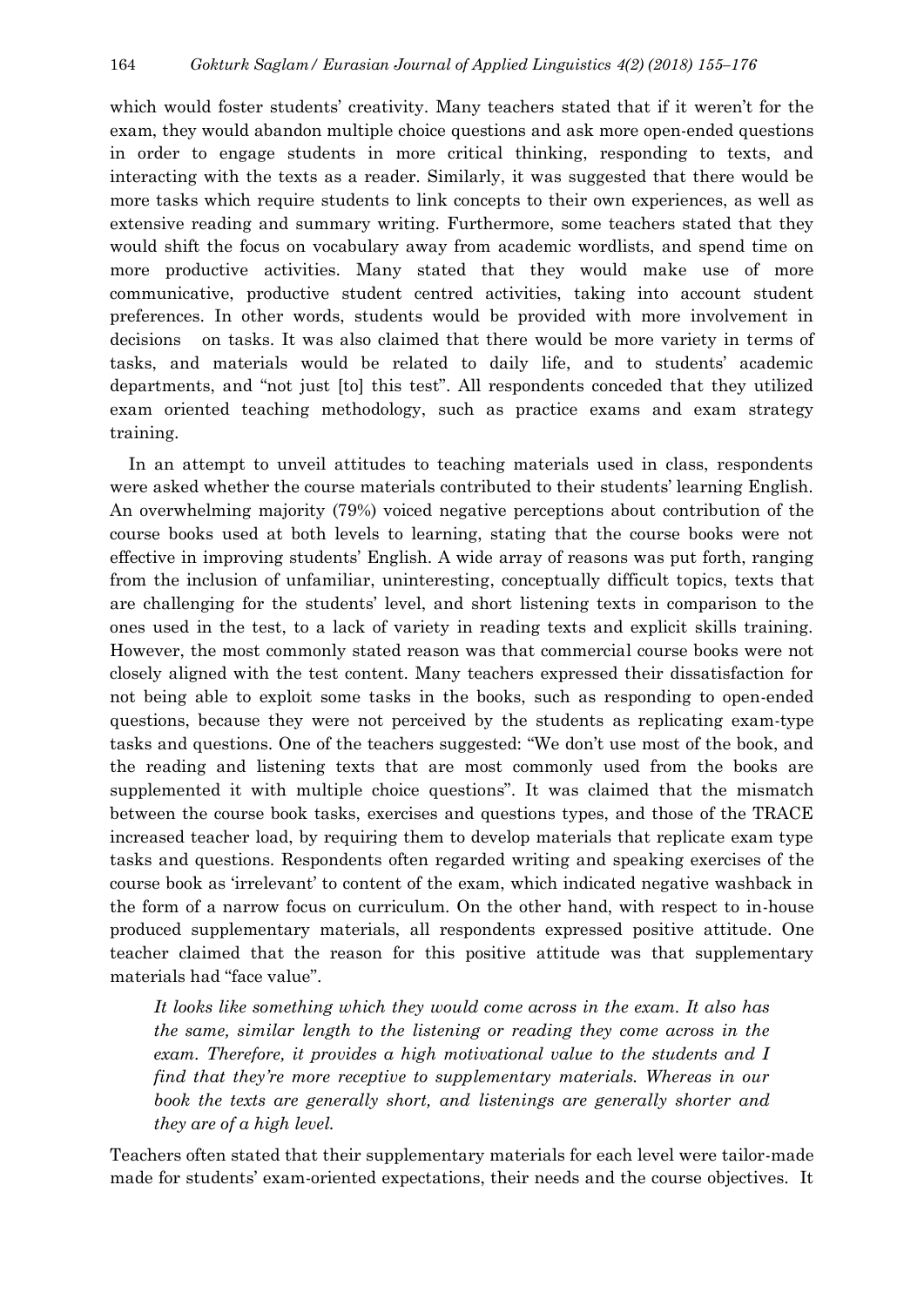was also suggested that supplementary materials reflected the specifications of the exam so well that "supplementary materials give an idea about TRACE if you are a new teacher". One of the respondents stated: "If we didn't have supplementary materials, I would be lost". It was concluded that TRACE led to a positive test effect on materials, which were designed in close alignment with its specifications and underlying principles.

Finally, when teachers were asked about how well they thought the course supported their students' learning and success in TRACE, all claimed that the preparatory program (especially for the advanced level students) gave support in the language and skills necessary to pass TRACE. Remarks about close alignment of course content and the exam content included the following: "I think the course helps students greatly because we do not expect them to do something really different from what we have done in the classroom. Note-taking and answering the questions, I think yes, everything is parallel with what we did in class and TRACE." However, some teachers voiced their belief that the program was beneficial in passing the test but not learning 'real English' as in the following comment.

*When I think about our system, our aim is to teach students English, right? But, during the modules, it changes, because students are concentrated on the exams, they want to pass the module. So, in a way we start to give exam preparation. When we think about our supplementary materials and our course-books- they are also supplemented- with multiple choice questions… But, if you are teaching someone English and if your aim is to really teach English, you should not have lots of multiple choice questions, because [it] is not real teaching. They need to understand the content; they shouldn't choose the answers from the options. Because in real life, it is not like this. Nobody gives you the options after asking something. So, I don't know...we need to change something in the system I think.*

#### *4.2. Classroom observations*

In most of the observed classes, the skill focused on was listening followed by reading. All, except one, made use of supplementary materials aligned to TRACE content in terms of text length, genre, and exam type multiple choice questions. The majority (73%) seemed to deal with skills in isolation if the teaching material lacked a task which required the synthesized process of writing with other modalities such as listening and reading. In many lessons teachers covered materials without integrating them with other activities or sources to practice four skills in a more balanced approach. In contrast, the remaining 27% tended to make use of a variety of other sources (e.g. short videos, texts from the internet and other books and photographs) and taught with a deliberate focus on integrated skills oriented approach by incorporating tasks that demanded reading and listening-to-writing and speaking.

Also, data revealed variety across classrooms in terms of students' work during instruction. Although some teachers were inclined to ask students to work in pairs and groups, the majority opted for individual working mode, requesting students to work alone. There were few instances of group work. However, working alone and responding to teachers' questions in a choral mode were the most frequently observed student activity in class. The interactional pattern in most of the classrooms followed the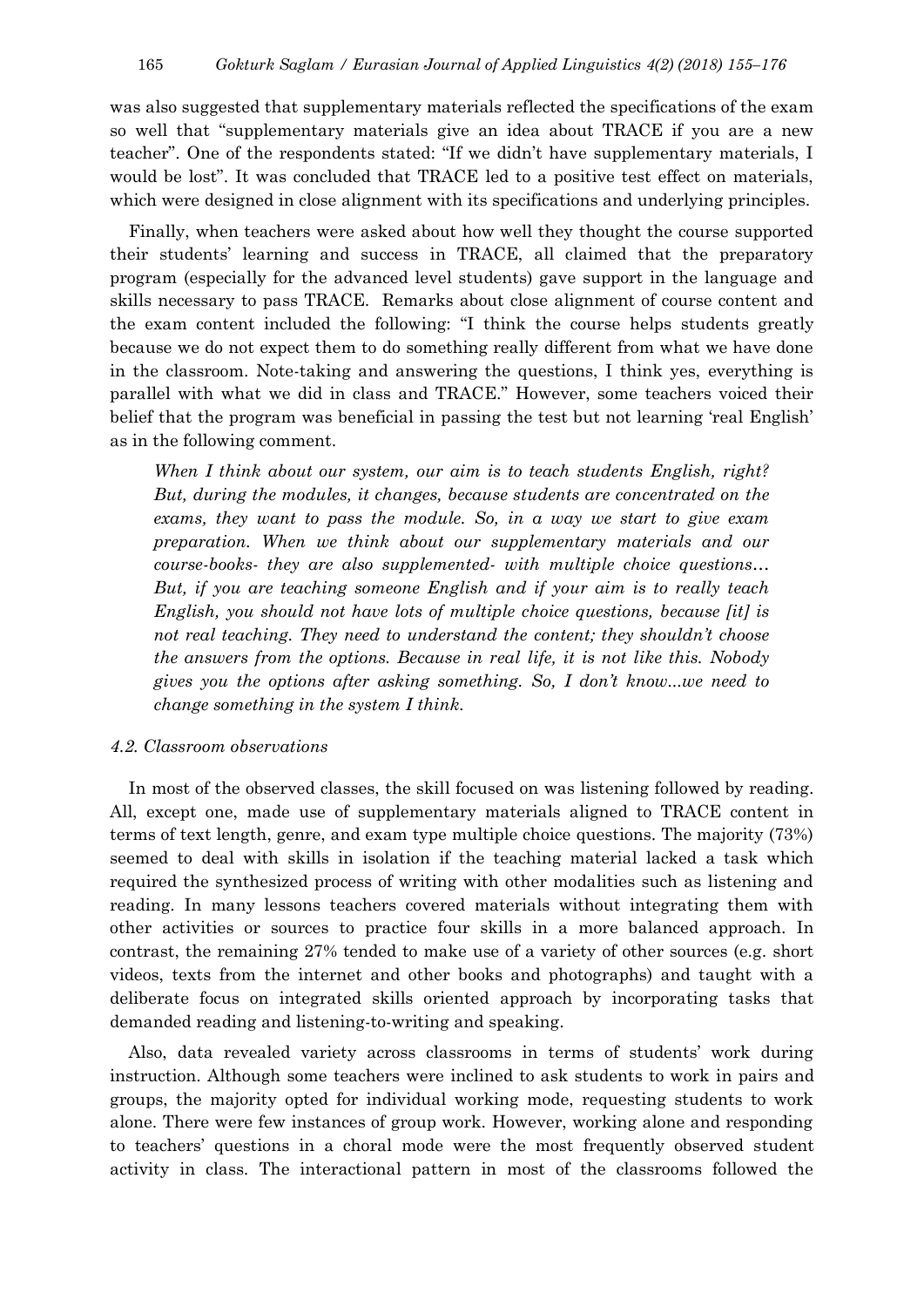traditional Teacher Initiation-Learner Response-Teacher Follow Up (IRF) communication pattern (Sinclair & Coulthard, 1975 in Huang, 2009). Also, the classroom interaction had a great tendency to be exclusively between the teacher and the students, whereas little communication took place among students themselves.

As for time allotment to teacher and students talk, it was observed that there was a substantial variation, with the former considerably higher. The very short responses in student turns in most classes, seen in the timed analysis, can be regarded as indicators of limited time allocation to communicative activities. As it can be seen in the table below, on average, teacher talk took up 28', 21" in upper intermediate level classrooms, and 28', 10" in advanced level of the 50-minutes class, whereas student talk time was considerably less in these levels, 6',67" and 5',30" for upper and advanced level respectively. Time allotment to teacher and student talk in observed upper-intermediate and advanced level classrooms is also summarized in Figure 1 below. This variation can be attributed to activities carried out in the lessons as speaking was never the main skill focus of the lessons observed. The classes observed were mainly devoted to skills that appear in the exam. This also accounts for the relative lack of student-to-student interaction pattern in classroom communication. Therefore, corroborating interview findings, the elements of classroom communication corresponded to a negative washback effect of TRACE in narrowing of the curriculum, since the data reiterated that what was tested was taught.

|                       | No of             | Skill/Knowledge Focus | <b>Student Modality</b>   | Teacher talk                  | Student   |
|-----------------------|-------------------|-----------------------|---------------------------|-------------------------------|-----------|
|                       | students          |                       |                           | time                          | talk time |
| <b>Upper Teachers</b> |                   |                       |                           |                               |           |
| T1                    | 15                | Listening, Vocabulary | Group, Individual, Choral | 19', 11"                      | 13', 54"  |
| T2                    | 15                | Listening             | Individual, Choral        | 31', 30''                     | 3',25"    |
| T3                    | 14                | Listening             | Individual, Choral        | 29',40"                       | 5', 22"   |
| T4                    | 15                | Integrated            | Pair, Individual          | $22^{\circ}\!,\!38^{\circ}\!$ | 9', 15"   |
| T5                    | 13                | Listening             | Individual, Choral        | 27',06"                       | 5', 40"   |
| T6                    | 14                | Reading               | Individual, Choral        | 26', 15"                      | 6', 32"   |
| T7                    | 11                | Reading               | Individual, Choral        | 32', 56"                      | 6', 38"   |
| T8                    | 11                | Listening, Grammar    | Group, Individual         | 34',55"                       | 4', 10''  |
|                       | Advanced Teachers |                       |                           |                               |           |
| T9                    | 14                | Integrated            | Individual, Pair, Choral  | 22',58"                       | 4'        |
| T <sub>10</sub>       | 12                | Integrated            | Individual, Pair          | 28', 18"                      | 8,08"     |
| <b>T11</b>            | 15                | Writing               | Individual, Pair          | 3'3                           | 3', 35"   |
| T12                   | 14                | Integrated            | Individual, Pair          | 31',2"                        | 4', 32"   |
| T13                   | 11                | Reading               | Individual, Group, Choral | 24',22"                       | 6', 15"   |
| T <sub>14</sub>       | 14                | Reading               | Individual, Group         | 25', 15"                      | 9',05"    |
| T15                   | 12                | Listening             | Choral                    | 32',26"                       | 2', 15"   |

Table 2. Summary of class observations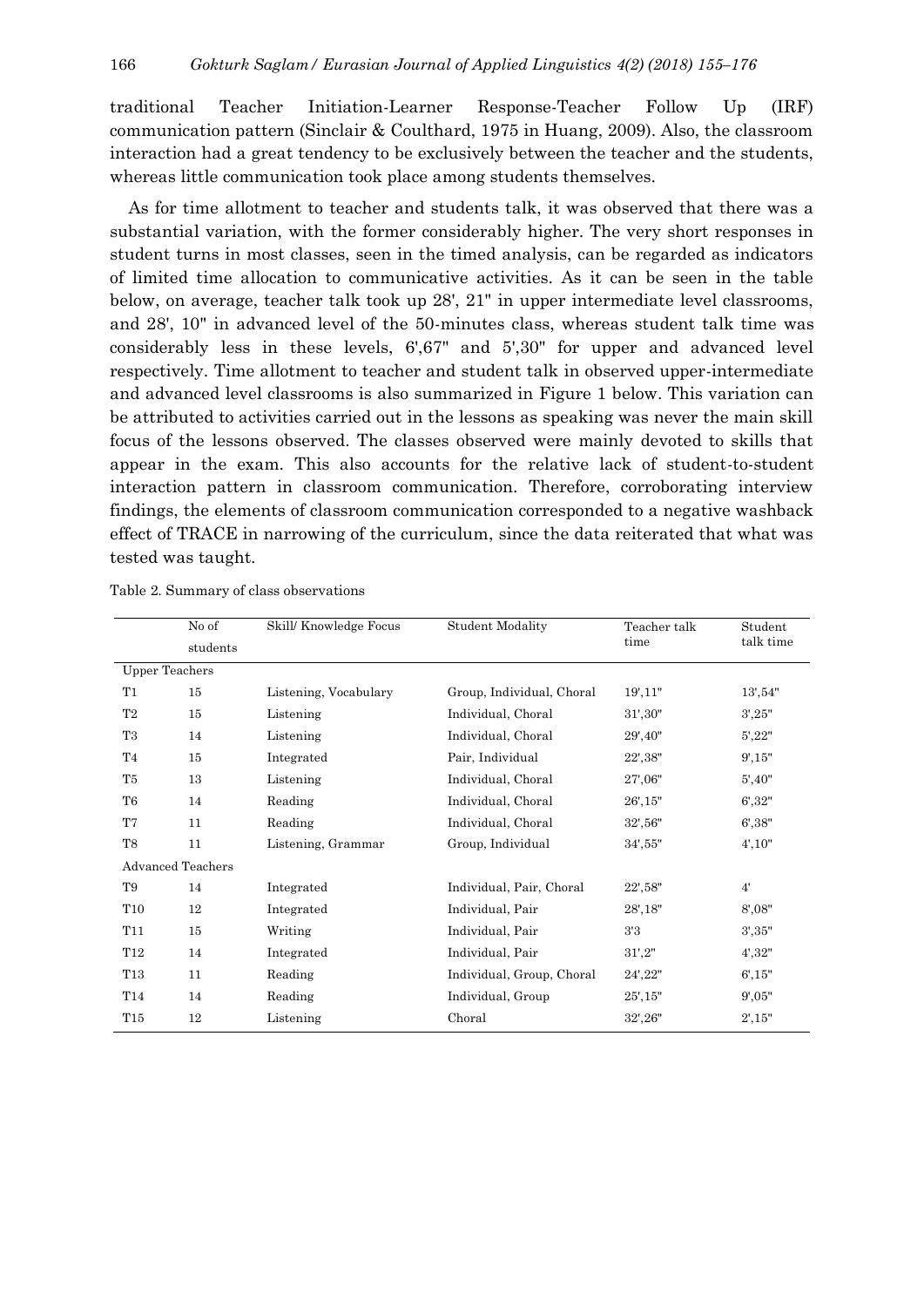

Figure 1: Bar graph showing time allotment to teacher and student talk in observed upper-intermediate and advanced level classrooms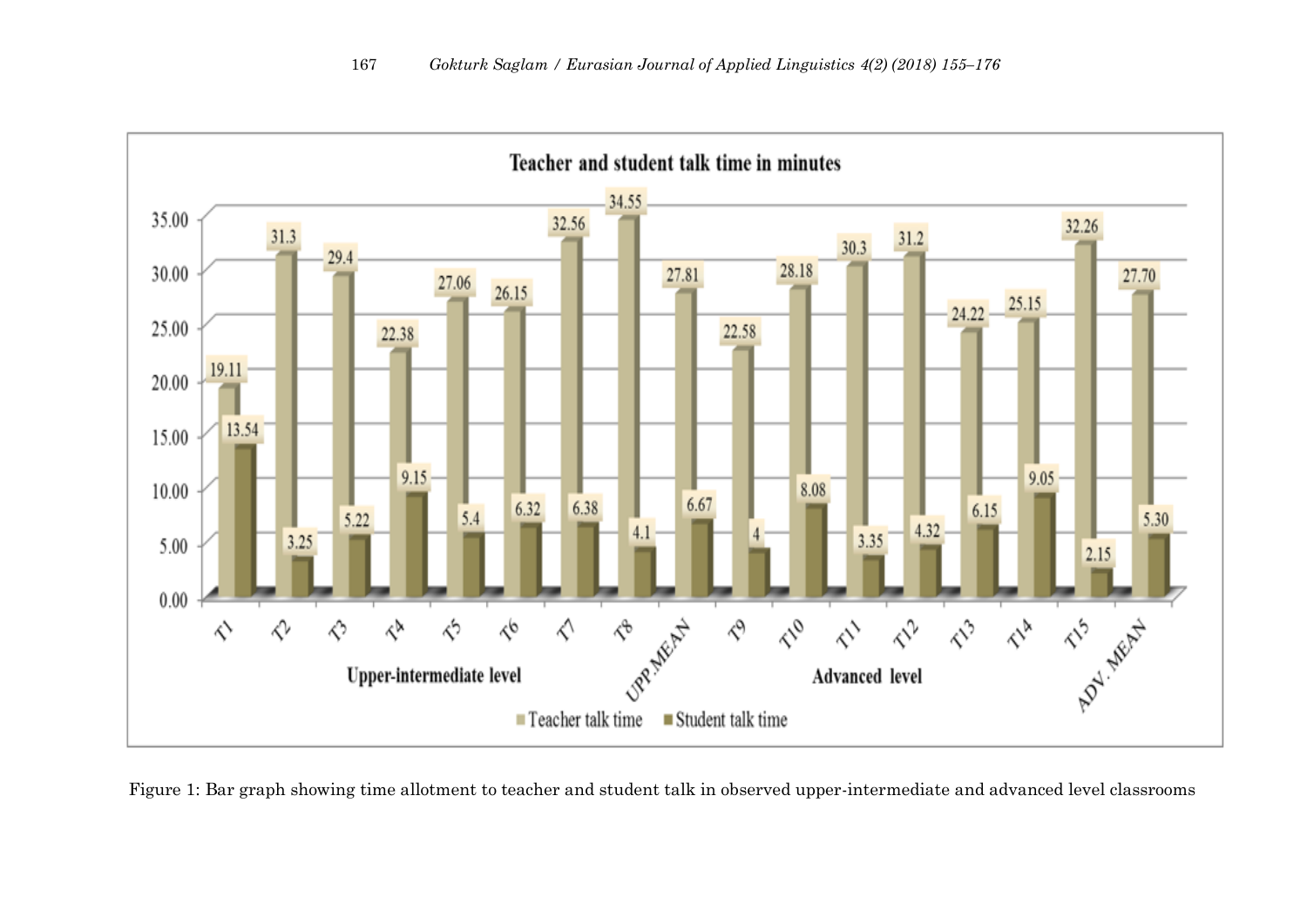Observations revealed some marked differences among teachers in terms of instruction in four areas: the exploitation of materials, focus on integrated skills and discourse synthesis, explicit strategy training, and exam coaching.

## *4.2.1. Exploitation of materials*

Confirming interview findings, data analysis revealed strong positive washback effect of TRACE on in house-prepared supplementary materials. It was evident in the observations that nearly all teachers employed supplementary materials. However, some teachers displayed great variety in terms of exploitation of teaching materials in comparison to others, who moved through the materials in a predictable and linear fashion. To illustrate, some teachers were observed to raise awareness on critical thinking and reading strategies by replacing the exam type multiple choice questions with open-ended ones projected on power point slides. Teachers expressed that they wanted to raise awareness on the importance of critical reading skills through responding to open-ended questions, though some students resisted such questions, as these did not mirror exam type items. Some teachers scaffolded the given supplementary materials/ worksheets. As an illustration, one of the teachers chose to first ask students to read, find the main idea, and discuss it in groups. Afterwards, they were provided with the supplementary materials consisting of exam type multiple choice items. The teacher required them to match the paragraphs with given main ideas as a follow up of their discussion. Similarly, although summarizing and paraphrasing were not directly tested by TRACE, a few required students to summarize paragraphs in one sentence as an alternative to multiple choice.

Observations also unveiled disparities with regard to the use of teaching materials. Although the majority of the teachers relied on utilizing the supplementary materials without modifications, some teachers resorted to the integration of extra oral and written sources. Students were required to work across different resources and practice different language skills, for example, by answering specific questions on an authentic video as a lead-in to a reading supplementary material. It was observed that some teachers displayed a deliberate effort towards integrating skills through use of authentic materials such as videos and texts from newspapers and blogs. Some teachers pointed out that students would be required to read and listen to different sources and make use of these in the writing section of the TRACE exam, showing a clear understanding of TRACE specifications, and an ability to adapt their methodology to suit the theme-based integrated nature of the exam. Based on classroom observations, it was concluded that some drew on a more restricted range of teaching materials, whereas others supplemented with a variety of other resources. This reiterates the interview finding that teachers play an important role in mediating washback.

## *4.2.2. Focus on integrated skills and discourse synthesis*

Data from questionnaires on washback revealed that teachers claimed to have a solid understanding of the requirements of TRACE. However, later, during observations, it was observed that a deliberate focus on integrated skills approach and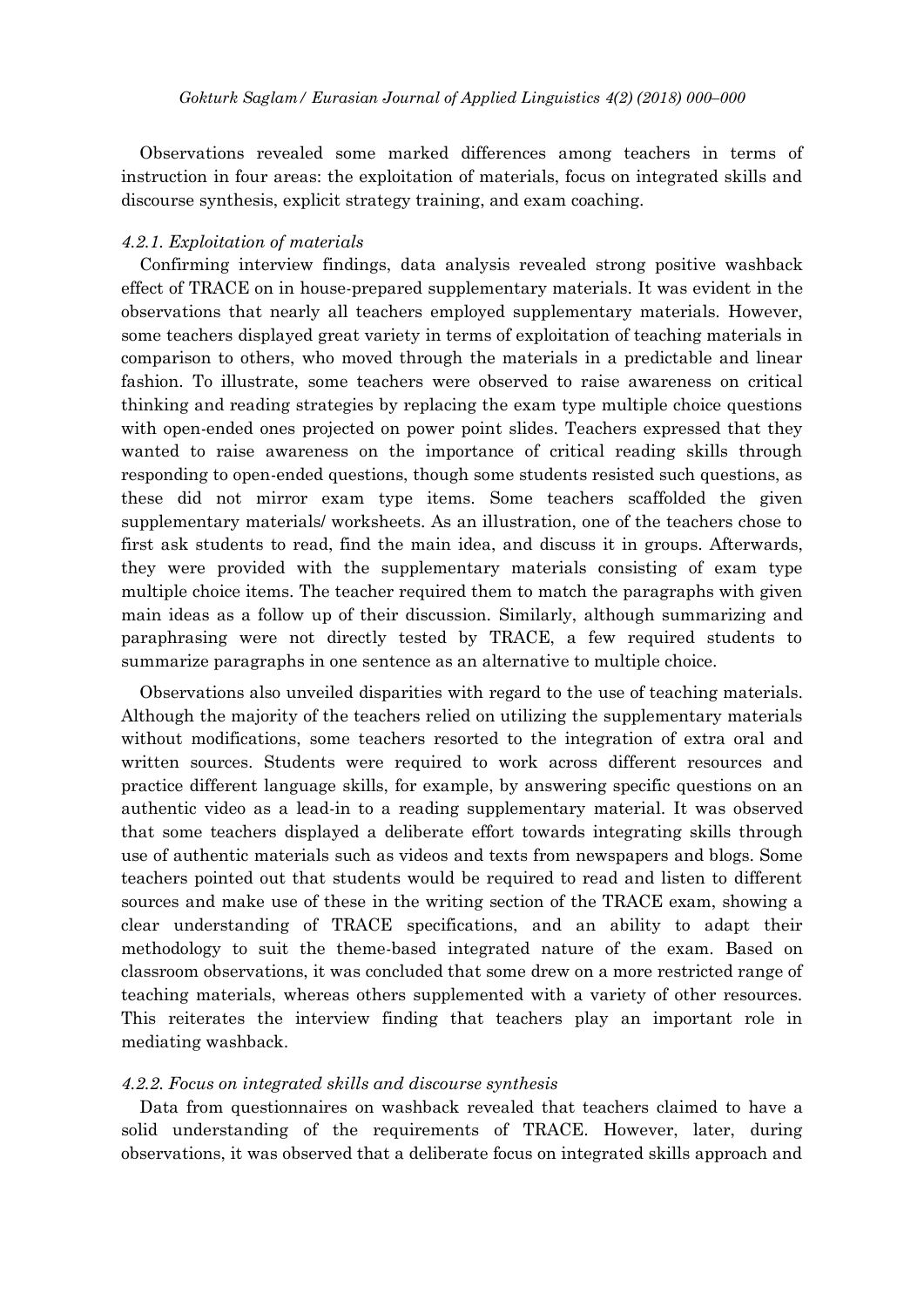discourse synthesis was completely lacking, except for one instance. Very few teachers seemed to have made an effort to adopt an integrated skills approach. Actually, it seemed that most instruction directly depended on supplementary materials because the majority strictly followed them without making modifications. One rare example was making use of a short listening as a lead-in to the reading text which was the focus of the lesson. Afterwards, the teacher required the students to refer to the ideas in listening and reading in a follow up speaking activity. This illustrates that some teachers were able to adapt teaching materials to a certain degree and have students practice integrated skills. Even if the major teaching objective was to focus on a certain skill, some teaching included a broader range of skills, and displayed an even coverage of four skills through lead-in and follow up tasks. Such classes were observed to be less-teacher centred, since more classroom time was allocated to activities that required students to engage in speaking and writing.

#### *4.2.3. Explicit strategy training*

In some classes, covering the assigned teaching material was prioritised, but in others, the focal points of the lesson were addressed through explicit skills training. To illustrate, in one of the classes, after the lead-in task, the teacher asked about the number of reading texts in TRACE, length of these texts, questions types and time allotment. After a brief discussion, the teacher handed out the reading text and asked the students about the time needed to read and understand the text. Then she asked whether it would take less time if she gave out the multiple-choice questions. Students stated that it would take considerably shorter time because they would only read the parts related to the questions. Then the teacher distributed a small rectangular printed paper to each student and asked them to punch a small hole in the middle. She said that it was a new reading device which would enable them to read better and asked them to read the text by placing the paper on the text and read through the hole. After experiencing the difficulty of focusing on isolated words that were visible through the hole, the students stipulated that reading without understanding the meaning-relations between words and sentences was quite difficult. They discussed the similarities of this experience with reading a text for specific answers without grasping the main ideas and suggested ways to read more efficiently. In addition, it was observed that some teachers raised awareness on skills training by engaging students in activities such as examining text titles, headings and visual clues in order to guess the content, exploring main ideas (examining key words, analyzing examples given and asking questions), looking for specific information, and deciding where it is usually located in the text, and having students discuss the strategies they employed to read more efficiently. On the other hand, in some classes, teachers read with students the texts paragraph by paragraph, directing students' attention to context clues to understand the main ideas when they encountered difficulty in decoding the main ideas.

It was also observed that some teachers explicitly taught students how to recycle and recall vocabulary through modelling, working on word forms and vocabulary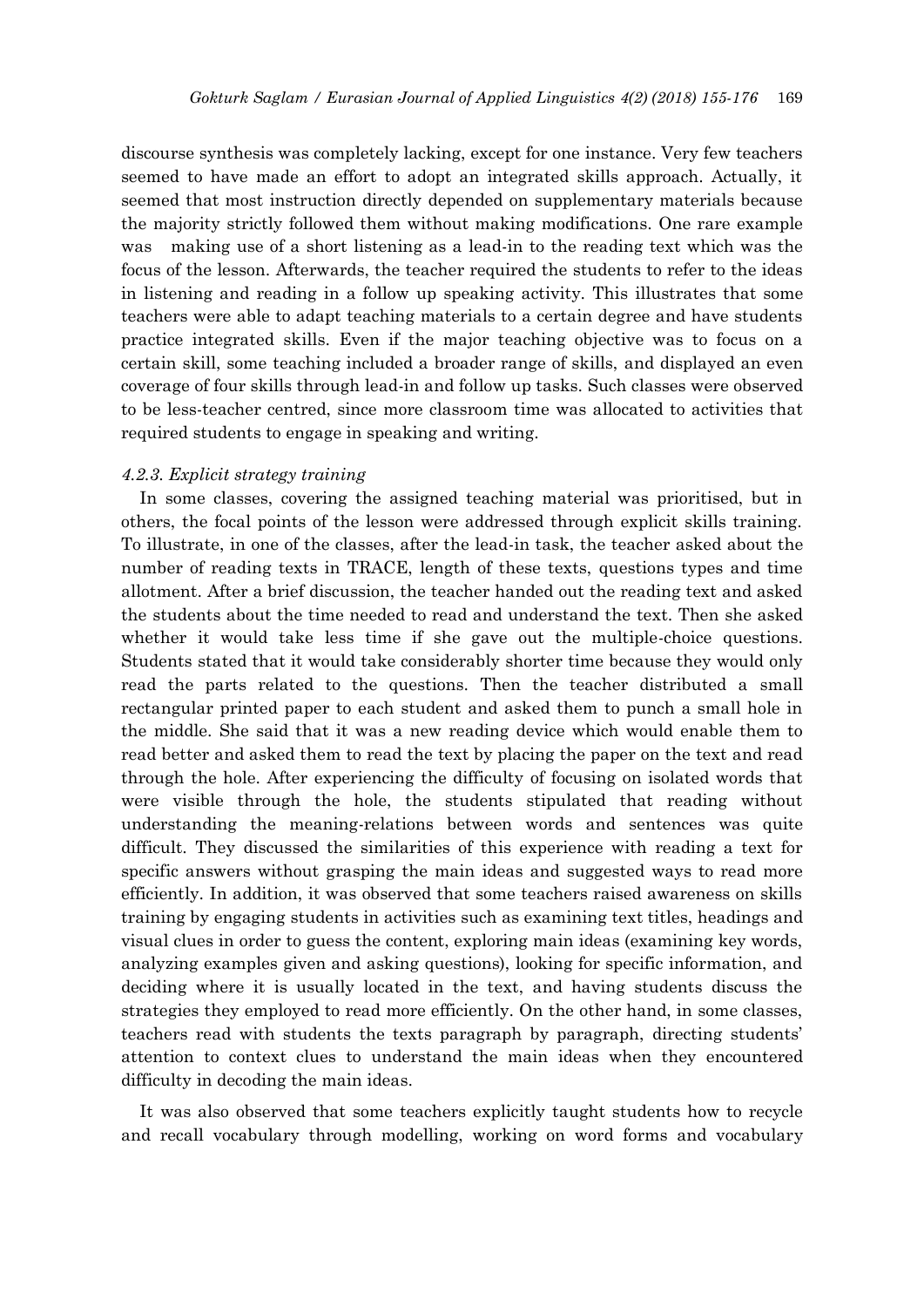games. Similarly, one teacher focused on note-taking skills strategy training, by asking students to compare their notes, and elicited techniques for efficient notetaking.

Consequently, observations indicated that while some teachers focused on explicit note-taking, vocabulary, and reading strategy training, others simply set the task and then gave the answers. In the former, students' awareness on the learning process were more likely to be raised, whereas in the latter, the focus seemed to have shifted directly to product.

## *4.2.4. Exam coaching*

Many teachers, especially in the advanced level, were observed to utilize testrelated activities, include drawing a link between class activities and the exam, raising students' awareness of the tasks by referring to the exam, giving the tasks under exam conditions, evaluating performance in comparison to exam related task, and pointing out exam skills and strategies. This finding is also corroborated with outcomes of teacher interviews.

## **5. Conclusion**

In relation to the potential washback of the TRACE interviews and classroom observations indicated that there were both positive and negative test effect exerted on the teaching methodology, materials, and classroom activities. In addition to positive washback on materials, this study also found negative washback in the form of narrowing of curriculum. Observation and interview data concluded that the test narrowed curriculum offerings, since teachers were employing instructional approaches they would not have used without the exam. This conclusion is supported by the limited variety of classroom organizational patterns, time allotment to tested skills at the expense of communicatively oriented activities, and practice of speaking (which is not tested on the exam). It can also be inferred that for some teachers, TRACE exerted a negative washback and changed not only what they taught but also how they taught, but others were less affected, since even though they were prepping students for a high-stakes proficiency exam, their teaching was largely unchanged. Consequently, the exam exerted negative washback for some teachers who were more focused on tested skills and were coaching their students to increase scores instead of deeper learning. Findings imply that the teacher's methodology and choice of classroom activities were adapted to the tested skills and contents of the test. Teachers stressed that their methodology was affected by requirements of the exam, which, for example, led them to omit or reduce the time spent on tasks that required speaking which received little attention since it did not directly contribute to the requirements of the exam. Teachers explained that they had the tendency to employ materials and rely on activities compatible with the principles underlying the exam, and placed more value on tested skills. These findings are in line with previous research studies which concluded that, when teachers perceive that teaching and learning are 'circumscribed and controlled' by the examinations, and consider that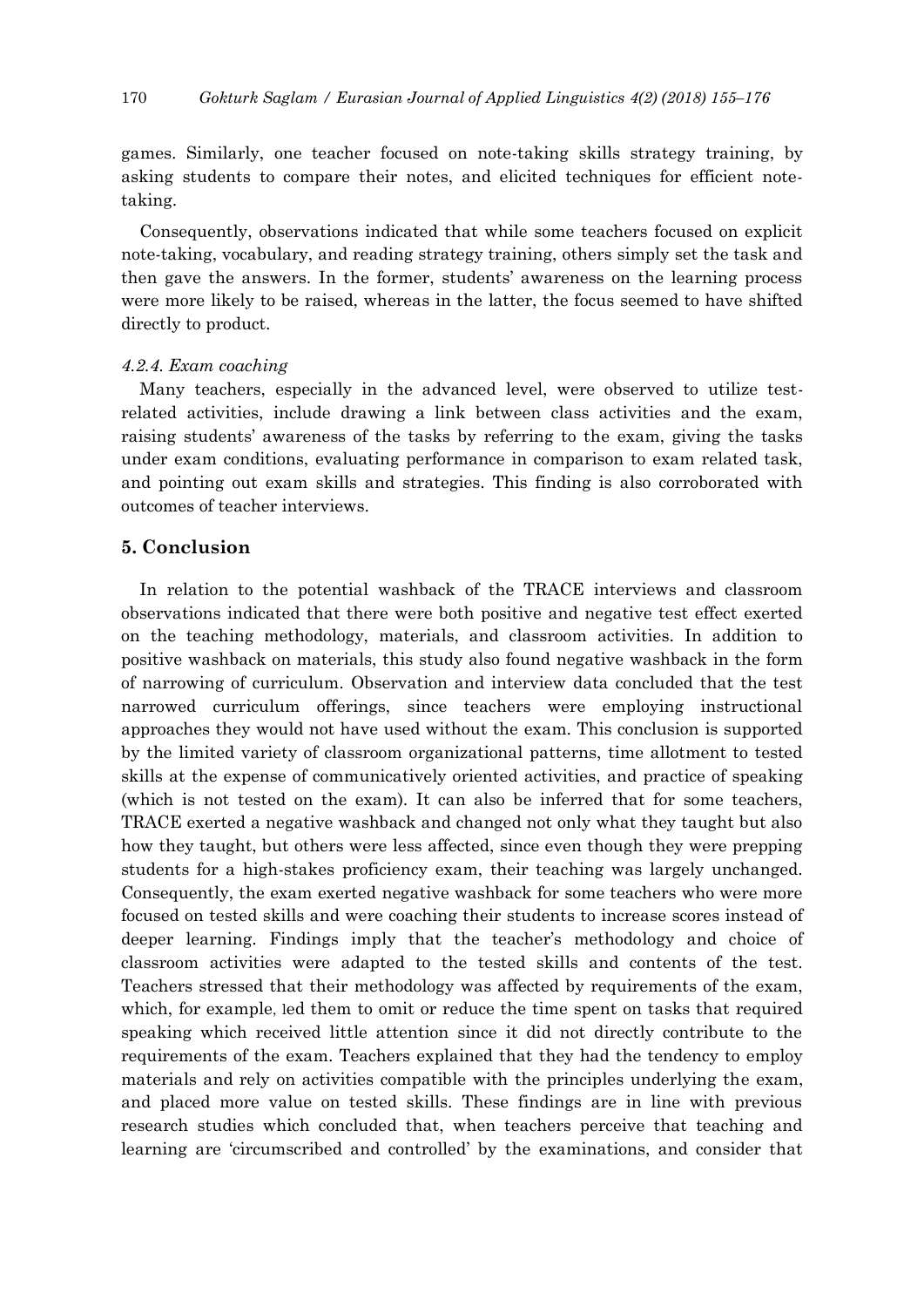students are exam-oriented, the focus of teaching and learning shifts towards the tested skills (Calder, 1990 in Cheng Cheng & Curtis, 2004, Hayes & Read, 2004)

The present study also implied that the exam affects both content (what gets taught) and methodology (how teachers teach), but amounts and types of washback varied depending on the teacher involved. These findings are in line with previous studies on washback in language education (Alderson & Hamp-Lyons, 1996; Andrews, 1994; Stecher, Chun & Barron, 2004; Watanabe, 1996b), rather than those that found no direct connection between the test and teaching (e.g. Chen, 1997; Wall & Alderson, 1993).

As the research findings are based on analysis of data regarding a proficiency test in a specific educational context, it could be argued that it is not possible to generalize the findings to the broader English language teaching and testing populations in other contexts. However, researchers (e.g. Perrin, 2000; Tsagari, 2006) argued that any washback research is innately context-based, and therefore that investigating those forces in a specific educational context may shed light on similar forces in a broader context. The focus of the study was teasing out the washback of a contextspecific theme-based integrated tertiary level proficiency test which mirrors authentic language use in academic settings. Findings can be related to other contexts, and may have implications for EFL students, teachers, and test designers in similar contexts in which it is aimed to engineer positive washback.

Since "teachers are the final arbiters of policy implementation" (Menken, 2008, p.401), teacher perceptions play a significant role upon the motivation and effort made to improve teaching methodology and influence learning (Clark & Peterson, 1986; Lane, Parke & Stone, 1998 in Pan & Newfields, 2012). Wall and Horak (2007) indicated that there may be times when nature of the tests and intended washback effect might be ambiguous to the teachers, and they highlighted the importance of communicating intentions of the testers and underlying principles of tests to teachers. Teachers should familiarize themselves with the exam specifications, and be aware of the underlying constructs, as well as the purpose and the value of the exam. Consequently, they will be able to inform students of exam requirements and explain the underlying constructs (e.g. discourse synthesis and how this would contribute to their academic studies). Acknowledging requirements would also help teachers modify and adapt classroom materials and exam-preparation materials, and integrate learning and testing materials. Also, teachers should balance teaching and testing, avoiding excessive focus on exam-coaching or and narrowing the curriculum to the tested skills. Teachers should devise efficient methods for resisting pressure from students to allocate a disproportionate amount of class time to exam preparation activities (mock exams, exam-strategy training, revision, multiple choice items) and focusing on tested skills at the expense of communicative activities. To this end, teachers could give information and feedback to diagnose learning needs, rather than equating language proficiency purely with test scores. Teachers could make use of a variety of channels to assess their students' performance and share their observations with the students.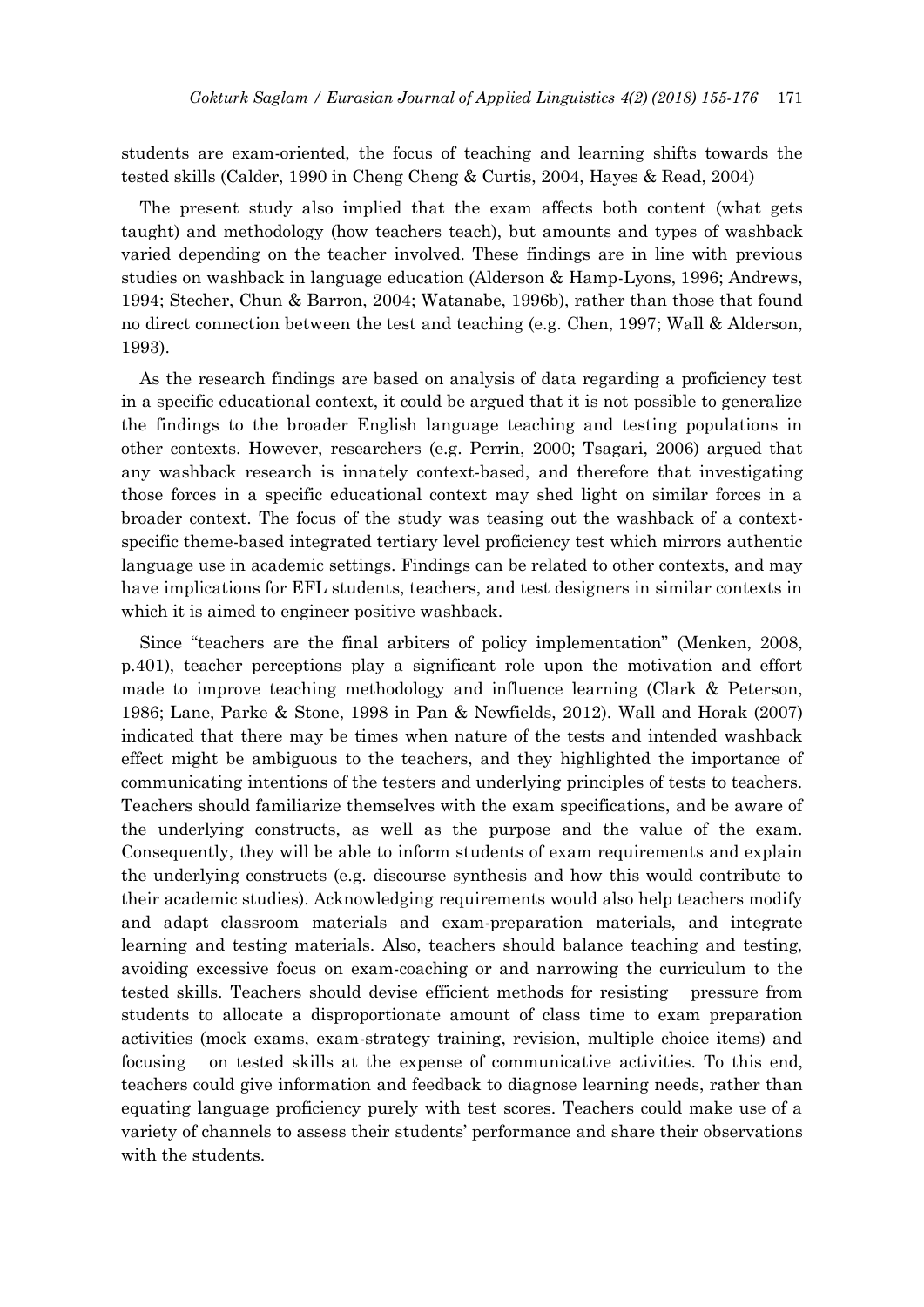Future studies can focus on the perception of other stakeholders, especially students' and examine how tests affect their learning process as well as outcomes. In addition, due to multi-faceted and complex nature of the washback phenomenon, washback studies should adopt multiphase and longitudinal research designs which utilize a variety of data collection methods. More empirically grounded research is warranted to explore how teachers' attitudes to and understanding of exams affect the way they teach, and why tests, as curricular innovations, might not bring about positive washback effect that is intended.

#### **References**

- Akpinar, K.D. & Cakildere, B. (2013). Washback effects of high-stakes language tests of Turkey (KPDS and UDS) on productive and receptive skills of academic personnel. *Journal of Language and Linguistic Studies, 9*(2*)*, 81-94.
- Alderson, C., & Hamp-Lyons, L. (1996). TOEFL preparation courses: A study of washback. *Language Testing, 13*(3), 280-297.
- Alderson, C., & Wall, D. (1993). Does washback exist? *Applied Linguistics, 14,* 115-129.
- Azadi, G. & Gholami, R. (2013). Feedback on washback of EFL tests on ELT in L2 classroom. *Theory and Practice in Language Studies, 3*(8), 1335-1341.
- Bailey, K.M. (1996). Working for washback: A review of the washback concept in language testing. *Language Testing, 13*(3), 257-279.
- Bogdan, R. C. & Biklen, S. K. (1998). *Qualitative research in education: An introduction to theory and methods*. Needham Heights, MA: Allyn & Bacon.
- Burrows, C. (2004). Wash-back in classroom-based assessment: A study of the washback effect in the Australian adult migrant English program. In L. Cheng, Y. Watanabe, & A. Curtis (Eds.), *Washback in language testing: Research Contexts and methods* (pp. 147-170). Manwah, New Jersey: Lawrence Erlbaum Associates.
- Chen, L.M. (2002). Washback of a public exam on English teaching. (ERIC Document Reproduction Service No. ED472167).
- Cheng, L. (1997). How does washback influence teaching? Implications for Hong Kong. *Language and Education, 11*(1), 38-54.
- Cheng, L. (2004). The washback effect of a public examination changes of teachers' perceptions toward their classroom teaching. In L. Cheng, Y. Watanabe, & A. Curtis (Eds.), *Washback in language testing: Research Contexts and methods* (pp. 147-170). Manwah, New Jersey: Lawrence Erlbaum Associates.
- Cheng, L. (2005). *Changing language teaching through language testing: A washback study.* Cambridge, UK: Cambridge University Press.
- Cheng, L., & Curtis, A. (2004). Washback or backwash: A review of the impact of testing on teaching and learning. In L. Cheng, Y. Watanabe, & A. Curtis (Eds.), *Washback in language testing: Research Contexts and methods* (pp. 3-18). Manwah, New Jersey: Lawrence Erlbaum Associates.
- Clark, C.M. and Peterson, P.L. (1986), Teachers' Thought Processes. In M.C. Wittrock (Eds.), *Third handbook of research on teaching* (pp. 255-296). New York: Macmillan.
- Ferman, I. (2004). The washback of an EFL national oral matriculation test to teaching and learning. In L. Cheng, Y. Watanabe, & A. Curtis (Eds.), *Washback in language testing: Research Contexts and methods* (pp. 3-18). Manwah, New Jersey: Lawrence Erlbaum Associates.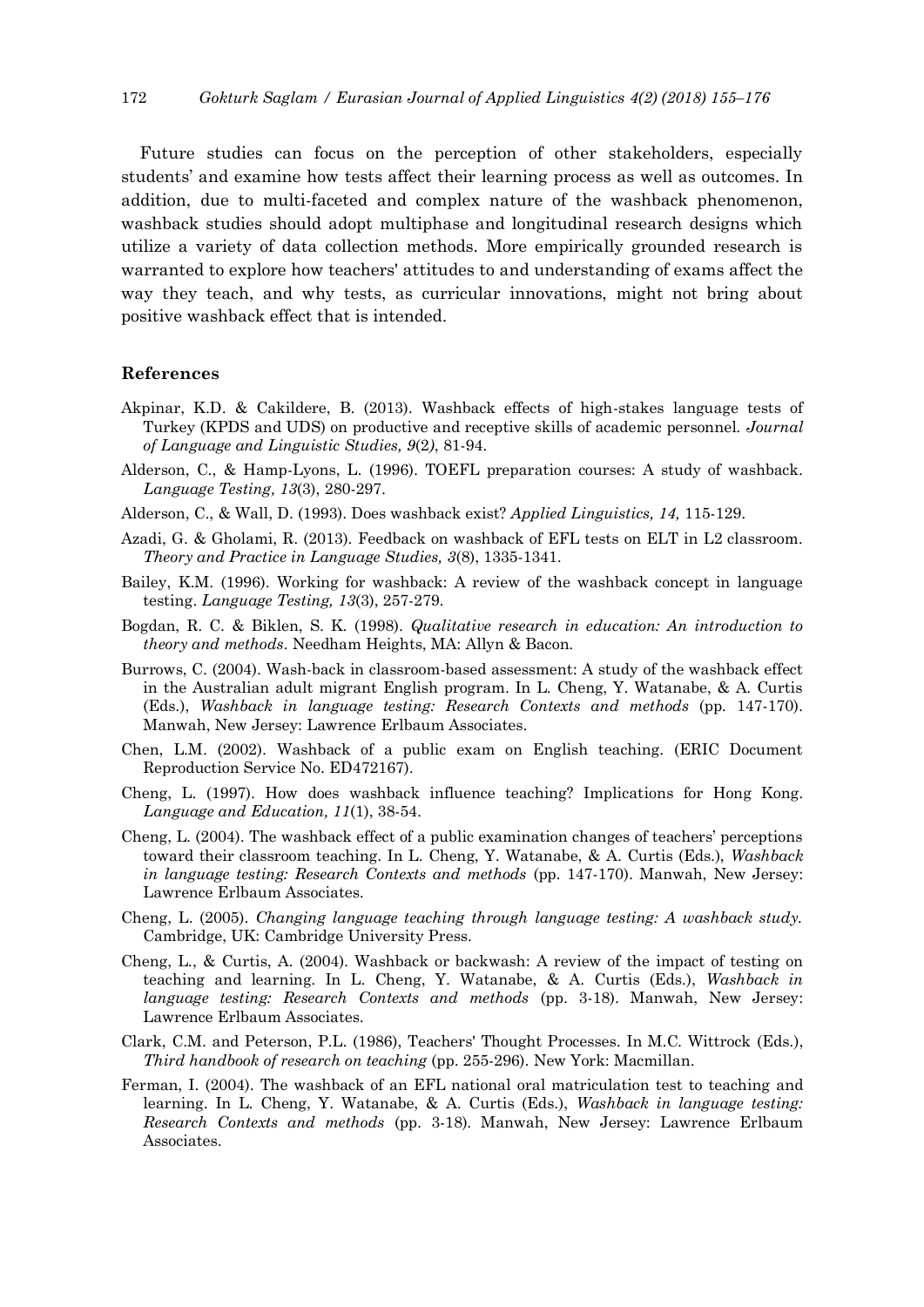Fullilove, J. (1992). The tail that wags. *Institute of Language in Education, 9,* 131-147.

- Green, A. (2007a). *IELTS Washback in Context Preparation for Academic Writing in Context.* Cambridge, UK: Cambridge University Press.
- Green, A. (2007b). Washback to learning outcomes: a comparative study of IELTS preparation and university professional language courses. *Assessment in Education, 14*(1), 75-97.
- Gu, Y. P. (2014). The unbearable lightness of the curriculum: what drives the assessment practices of a teacher of English as a Foreign Language in a Chinese secondary school? *Assessment in Education: Principles, Policy and Practice, 21*(3), 286-305.
- Hayes, B., & Read, J. (2004). IELTS test preparation in New Zealand: preparing students for the IELTS academic module. In L. Cheng, Y. Watanabe, & A. Curtis (Eds.), *Washback in language testing: Research Contexts and methods* (pp. 129-148). Manwah, New Jersey: Lawrence Erlbaum Associates.
- Huang, L. (2009). Washback on teacher beliefs and behaviours: Investigating the process from a social psychology perspective. (Unpublished PhD thesis), Lancaster University, Lancaster, UK.
- Hughes, A. (1994). Backwash and TOEFL 2000. Unpublished manuscript, commissioned by Educational Testing Service (ETS). University of Reading.
- Karabulut, A. (2007). Micro level impacts of foreign language test (university entrance examination) in Turkey: a washback study (Master's thesis), Iowa State University, Ames, Iowa. http://lib.dr.iastate.edu/rtd/14884/
- Lam, H.P. (1994). Methodology washback and insider's view. In D. Nunan, R. Berry, & V. Berry (Eds.), *Bringing about change in education* (pp. 83-99). Hong Kong: University of Hong Kong.
- Leki, I., & Carson, J. (1994). Students' perceptions of EAP writing instruction and writing needs across the disciplines. *TESOL Quarterly, 28*, 81–101.
- Leki, I., & Carson, J. (1997). Completely different worlds: EAP and the writing experiences of ESL students in university courses. *TESOL Quarterly, 31*, 39–69.
- Li, X. (1990). How powerful can a language test be? The MET in China. *Journal of Multilingual and Multicultural Development, 11*, 393-404.
- Madaus, G. F. (1988). The Influence of Testing on the Curriculum. In L. N. Tanner (Eds.), *Critical Issues in Curriculum* (pp. 83-121). Chicago, IL: The National Society for the Study of Education.
- Manjarres, N.B. (2009). Washback of the foreign language test of the state examinations in Colombia: A case study. *Arizona working papers in SLAT, 12*, 1-12.
- Özmen, K. (2011). Washback effects of the inter-university foreign language examination on foreign language competences of candidate academics. *Novitas-ROYAL Research on Youth and Language, 5* (2), 215-228.
- Perrin, G. C. (2000). The effect of multiple choice foreign language tests of listening and reading on teacher behaviour and student attitudes. (Unpublished PhD thesis) Lancaster, England, Department of Linguistics and Modern English Language, Lancaster University.
- Plakans, L. (2008). Comparing composing processes in writing-only and reading-to-write test tasks. *Assessing Writing, 13*, 111–129.
- Plakans, L. (2009a). The role of reading strategies in integrated L2 writing tasks. *Journal of English for Academic Purposes, 8,* 252–266.
- Plakans, L. (2009b). Discourse synthesis in integrated second language writing assessment. *Language Testing, 26*, 561–587.
- Plakans, L. (2010). Independent vs. integrated writing tasks: A comparison of task representation. *TESOL Quarterly, 44*, 185–194.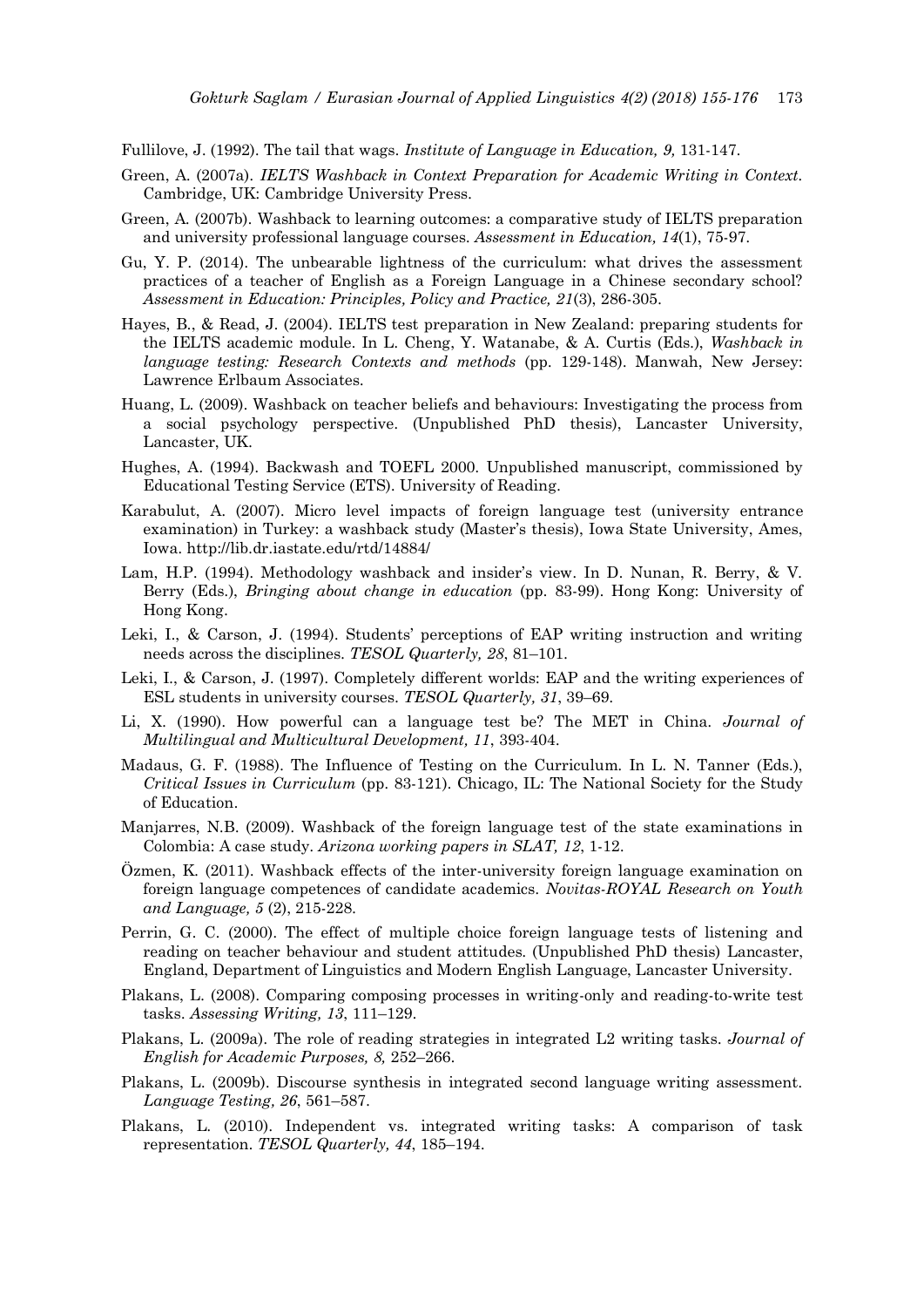- Plakans, L., & Gebril, A. (2012). A close investigation into source use in integrated second language writing tasks. *Assessing Writing, 17*, 18–34.
- Qi, L. (2005). Stakeholders' conflicting aims undermine the washback function of a high‐stakes Test, *Language Testing, 22*, 142–173.
- Qi, L. (2004). Has a high-stakes test produced the intended changes? In L. Cheng, Y. Watanabe, & A. Curtis (Eds.), *Washback in language testing: research contexts and methods* (pp.147-170). Mahwah, NJ: Lawrence Erlbaum.
- Saville, N., & Hawkey, R. (2004). 'The IELTS Impact Study: Investigating washback on teaching materials', In L. Cheng, Y. Watanabe, & A. Curtis (Eds.), *Washback in language testing: Research Contexts and methods* (pp. 19-36). Manwah, New Jersey: Lawrence Erlbaum Associates.
- Sevimli, S. E. (2007). The Washback Effects of Foreign Language Component of the University Entrance Examination on the Teaching and Learning Context of English Language Groups in Secondary Education: A Case Study (Master's thesis), Gaziantep University, Gaziantep. https://tez.yok.gov.tr/UlusalTezMerkezi/.
- Shohamy, E. (1993). *The Power of Tests*. Washington DC: National Foreign Language Center.
- Shohamy, E., Donitsa-Schmidt, S., & Ferman, I. (1996). Test impact revisited: Washback effect over time. *Language Testing, 13*(3), 298-317.
- Smith, M L (1991). Put to the Test: The Effects of External Testing on Teachers. *Educational Researcher, 20*(5), pp 8-11.
- Spada, N., & Fröhlich. M. (1995*). Communicative orientation of language teaching observation scheme (COLT)*. Australia: Macquarie University National Centre for English Language Teaching and Research
- Spratt, M. (2005). Washback and the classroom: The implications for teaching and learning of studies of washback from exams. *Language Teaching Research, 9* (1), 5-29.
- Stecher, B., Chun, T., & Barron, S. (2004). The effects of assessment-driven reform on the teaching of writing in Washington State. In L. Cheng & Y. Watanabe & A. Curtis (Eds.), *Washback in language testing: Research contexts and methods* (pp. 53-71). Mahwah, NJ: Lawrence Erlbaum.
- Taylor, L. (2005). Washback and impact. *ELT Journal, 59*(2), 54–155.
- Tsagari, D. (2007). Review of Washback in Language Testing: What Has Been Done? What More Needs Doing? Washington, DC: Center for Applied Linguistics (ERIC Document Reproduction Services No. ED 497709).
- Wall, D. & Alderson, J.C. (1993). Examining washback: The Sri-Lankan impact study. *Language Testing, 10*, 41-69.
- Wall, D. & Horak, T. (2007). Using baseline studies in the investigation of test impact. *Assessment in Education: Principles, Policy and Practice, 14* (1), 99-116.
- Watanabe, Y. (1996). Does grammar translation come from the entrance examination? Preliminary findings from class-room based research, *Language Testing, 13*(3), 318-333.
- Watanabe, Y. (2000). Washback effects of the English section of the Japanese university entrance examinations on instruction in-pre-college level EFL. *Language Testing Update, 27*, 42-47.
- Watanabe, Y. (2004a). Methodology in washback studies. In L. Cheng, Y. Watanabe, & A. Curtis (Eds.), *Washback in language testing: Research Contexts and methods* (pp. 19-36). Manwah, New Jersey: Lawrence Erlbaum Associates.
- Watanabe, Y. (2004b). Teacher factors mediating washback. In L. Cheng, Y. Watanabe, & A. Curtis (Eds.), *Washback in language testing: Research Contexts and methods* (pp. 129-148). Manwah, New Jersey: Lawrence Erlbaum Associates.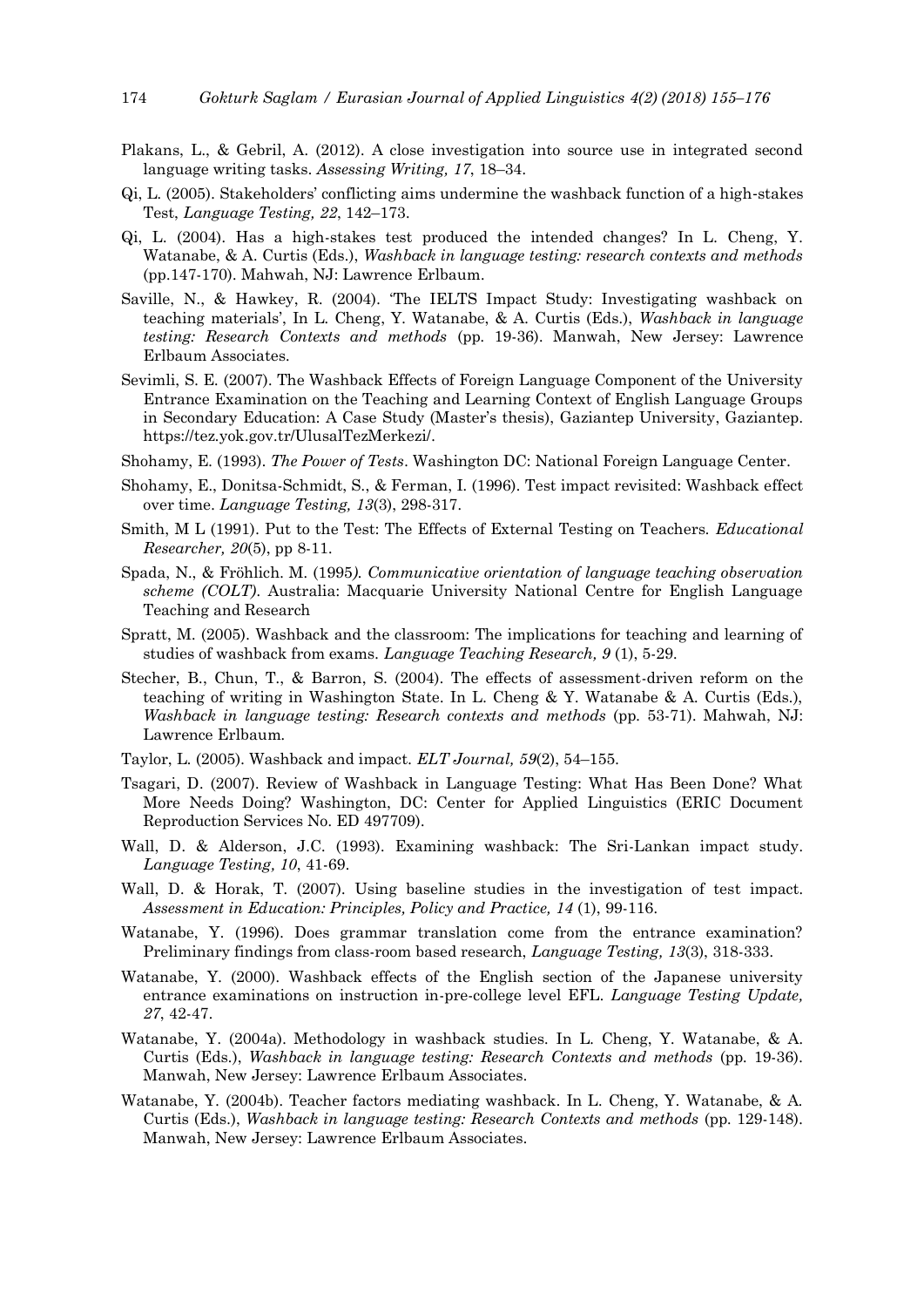- Wall, D. (2005). *The impact of high-stakes examinations on classroom teaching.* Cambridge: Cambridge University Press.
- Wesdorp, H. (1982). Backwash effects of language testing in primary and secondary education. *Journal of Applied Language Study, 1*(1), 40-55.

## **Appendix A.**

*A.1. Semi-structured teacher interview topics and questions* 

1. Opening

Introduction

Key points of the study, purpose, confidentiality, media and timing

2. Instructional sensitivity of TRACE

How much learning takes place in terms of:

Reading

- 1. Do you think your students have improved their reading ability in the course? Why? Why not?
- 2. What do you think they have learned in terms of reading skills in the course? Can you give some examples?

Listening

- 3. Do you think your students have improved their listening ability in the course? Why? Why not?
- 4. What do you think they have learned in terms of listening skills in the course? Can you give some examples?

Writing

- 5. Do you think that your students have improved themselves in writing?
- 6. What do you think they have learned in terms of writing skills in the course? Can you give some examples?

WASHBACK: Attitudes Towards Teaching materials & Tasks

7. Think about the course materials (books, supplementary materials, web activities…etc.) Do you think that they have contributed to your students' learning English? Which ones were the most beneficial in your opinion? Why?

Coursebook:

Is the course book a B2 level book?

Does the book prepare your students for TRACE?

Supplementary materials:

Are the supplementary materials used for TRACE? Why?

Would you use a supplementary material if you didn't have to prepare students for TRACE?

Vocabulary & Grammar Booklet:

Do they prepare students for TRACE?